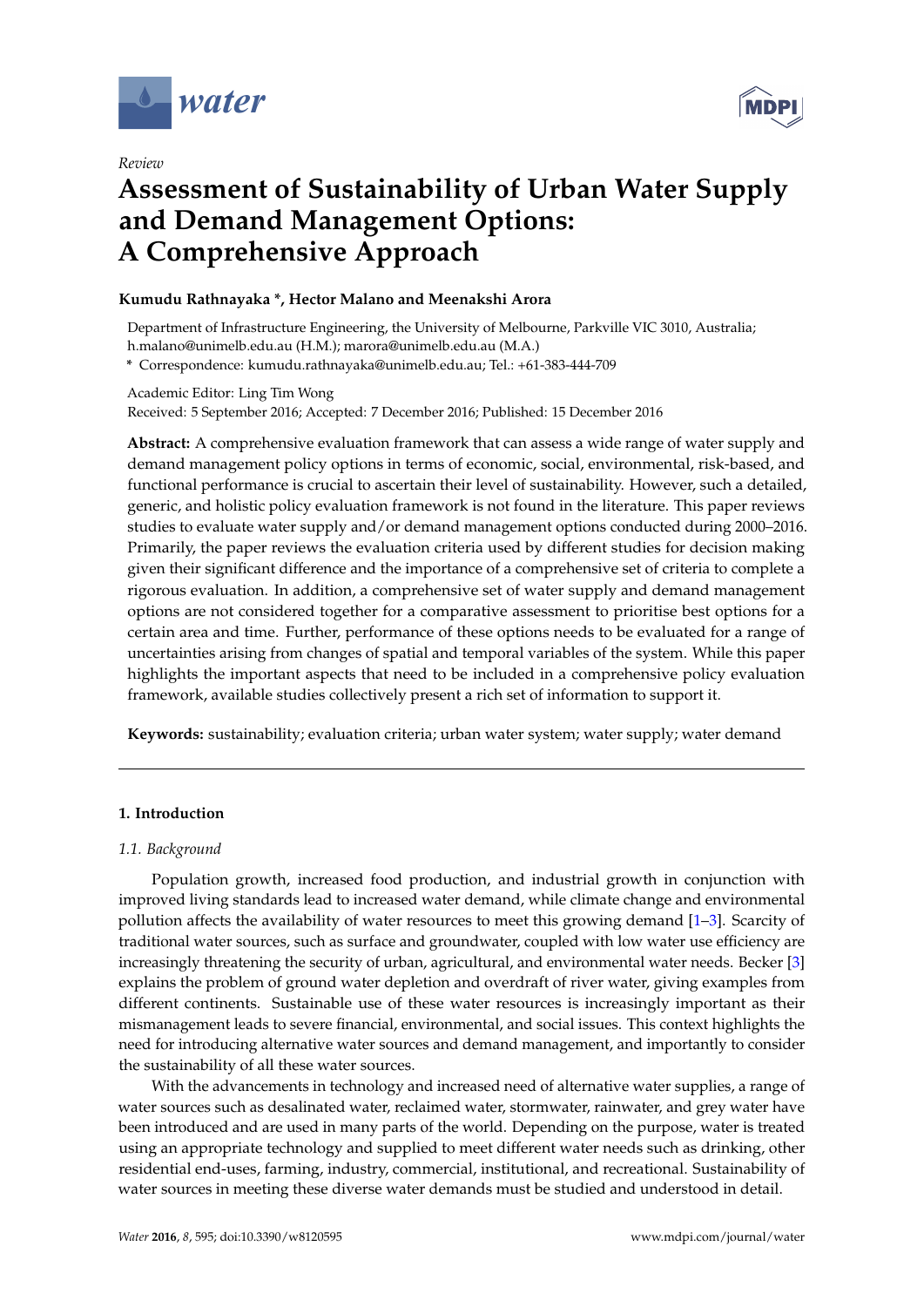The term "sustainability" originated around 1980s as an approach to growing the economies without destroying the environment or sacrificing the well-being of future generations [\[4\]](#page-11-2). Another definition for sustainability is a desire to create a society that is safe, stable, prosperous, and ecologically minded [\[5\]](#page-11-3). Nearly all definitions for sustainability in recent years emphasise the notion that human society and economy are intimately connected to the natural environment [\[5\]](#page-11-3). Following this concept, environmental, economic, and social sustainability have become integral parts of development projects where numerous evaluation criteria are used to assess them.

The path towards achieving sustainability differs between countries and jurisdiction. Rygaard et al. [\[6\]](#page-11-4) discuss how water infrastructure decisions have been influenced historically around the world. They use examples from the Middle East, India and Europe which have been influenced by needs such as agriculture and hygiene.

In Australia, the development and management of the urban water sector has undergone four phases: protecting public health, securing urban water supplies, microeconomic reform, and every drop counts [\[7\]](#page-11-5). These decisions can attract heavy criticism due to their political nature and lack of scientific evidence and evaluation [\[8](#page-11-6)[–11\]](#page-11-7). For instance, sustainability and choice and scale of water supply augmentation projects adopted during the Millennium Drought (e.g., Wonthaggi desalination plant, North-South pipeline) which had serious infrastructure and economic impacts on urban water supplies in Australia remain a question mark in terms of the sustainability performance. Approaches to assess sustainability, however, vary widely across the water sector which highlights the need to rely on an objective framework to evaluate water supply policy initiatives using criteria that includes: health and hygiene, supply reliability, sustainability of governing institutions, efficiency of supply, and environmental sustainability. Further, speedy decisions made during the Millennium Drought and their accelerated delivery time played a key role in leaving other important criteria overlooked [\[12\]](#page-11-8). To date, the two major water supply augmentation projects in Victoria, Australia, implemented during drought are not in use due to the abundance of water and political reasons [\[8\]](#page-11-6). Had there been a comprehensive policy support framework with already available information to support those policy decisions, outcomes could be more sustainable and politically less vulnerable.

Rygaard et al. [\[13\]](#page-11-9) also highlights that the decisions on urban water infrastructure are often influenced by political aspects and physical constraints, although these decisions affect future inhabitants, economic and environmental systems, and other social aspects such as public acceptance. These examples emphasise the need for a comprehensive water policy assessment framework for long-term planning which is also a proactive approach compared to a reactive emergency type response [\[14\]](#page-11-10). This paper aims to review current studies evaluating urban water supply and demand management options to support the development of a comprehensive policy assessment framework to evaluate both water supply and demand management options.

#### *1.2. Studies Evaluating Water Supply and Demand Management Options*

A significant number of studies were conducted during last 15 years to support decision making on urban water planning around the world. These studies are primarily decision support frameworks which often include simulation and modelling of parts or the entirety of the urban water system. The trend is accompanied by the increased complexity of urban water systems and the dynamic interactions which increase the uncertainty of water management decisions. Often these evaluations are supported by methods such as multi-criteria analysis [\[13,](#page-11-9)[15](#page-11-11)[–18\]](#page-12-0), cost-benefit analysis [\[18,](#page-12-0)[19\]](#page-12-1), life cycle assessment [\[20](#page-12-2)[–24\]](#page-12-3), and optimisation techniques [\[17,](#page-12-4)[24–](#page-12-3)[26\]](#page-12-5). While few studies compare water supply options using available data [\[27\]](#page-12-6), the majority of studies model the entirety of the urban water cycle to estimate impacts of different water supply options on other components of the system [\[14,](#page-11-10)[25,](#page-12-7)[28,](#page-12-8)[29\]](#page-12-9).

Although these studies are significantly different in many aspects, they have three common components. These are: water supply and/or demand management options, scenarios considered for these options, and evaluation criteria used to assess their sustainability (Figure [1\)](#page-2-0). Typically, a set of criteria is used to assess sustainability performance of selected water supply and demand management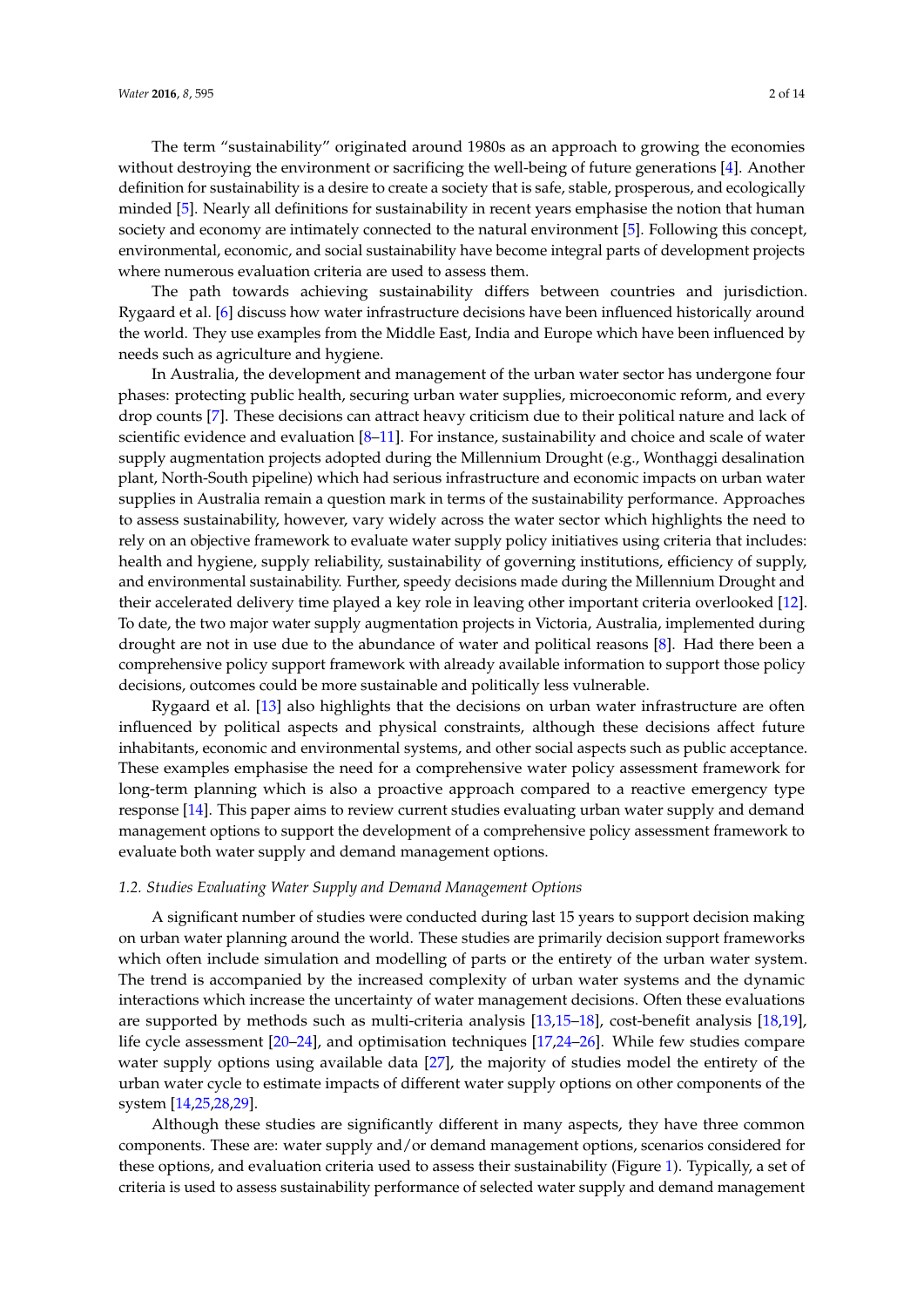<span id="page-2-0"></span>options and to prioritise them. Scenario paths are introduced to assess this performance upon a range of uncertainties arising from changes of the spatial and temporal variables of the system. Among these components, evaluation criteria play a key role in ascertaining the level of sustainability of different<br>water planning options water planning options.



**Figure 1.** Components common in studies evaluating water supply and demand management options. **Figure 1.** Components common in studies evaluating water supply and demand management options.

From these studies, this paper reviews studies carried out from year 2000 to 2016 with a view to evaluating urban water supply and/or demand management options encompassing a range of water supply options and use a number of sustainability criteria. We propose to include in the sustainability aspects. The collection of papers is restricted to those studies that evaluate at least three water supply options and use a number of sustainability criteria. We propose to include in the evaluation of sustainability a range of criteria that include those used in the individual studies, and review the studies with reference to these criteria. At this point, it is important to point out that there is a significant number of studies discussing one or two evaluation criteria or water supply options in detail [\[30](#page-12-10)[–33\]](#page-12-11). These studies, however, are not included in this review due to their narrow scope.

Based on this broad set of evaluation criteria presented in Section [2,](#page-2-1) Section [3](#page-4-0) presents the review and and various water supply and demand management options considered by the supply of the supply of the supply of the supply of the supply of the supply of the supply of the supply of the supply of the supply of the suppl of studies evaluating water supply and demand management options. Section [4](#page-9-0) discusses differences others, and various water supply and demand management options considered by the available studies, followed by the conclusions in Section  $5$ . in scenario paths such as climate change, economic development, population and urban growth among

# <span id="page-2-1"></span>2. Evaluation Criteria to Assess Water Supply and Demand Management Options

Among many definitions of sustainability of water resources, Mays [\[34\]](#page-12-12) presents sustainability of recip many activities to be calculated in part that the local cool important problems because water resources in detail as seven requirements. Those include a guaranteed basic water requirement to all humans to maintain human health; a guaranteed basic water requirement to restore and maintain the health of ecosystems; water quality to meet certain minimum standards; the requirement that no human actions impair the long-term renewability of freshwater stocks and flows; the requirement that data on water resources availability, use, and quality is collected and accessible to all parties; institutional mechanisms to prevent and resolve conflicts over water; and the requirement that water named social, economic, and environmental  $\mathcal{S}_1$  is introduced to account for the full cost of account for the full cost of account for the full cost of account for the full cost of account for the full cost of account planning and decision making is democratic, thereby ensuring representation of all affected parties and fostering direct participation of affected interests. These requirements show various aspects of sustainability while they can be categorised into groups for simple presentation.

As such, the Triple Bottom Line (TBL) assessment has introduced three pillars of sustainability named social, economic, and environmental [\[35\]](#page-12-13). This is introduced to account for the full cost of a project including profit and loss, and also benefits of a business or a company giving  $B_{\rm orb}$  based on the concepts of these concepts, frameworks to report sustainability of  $\sim$ broader definition for bottom-line assessment. Likewise, concepts such as four-capital, five-capital,  $\tilde{a}$ and six-capital methods are also derived from economics, whereby capital stocks provide a flow of goods and services [\[36\]](#page-13-0). For example, the six-capitals method proposes financial, manufactured, intellectual, human, social, and natural capitals to account for all the flows of benefits, some of which are quantified with a monetary value and others are not [\[36\]](#page-13-0).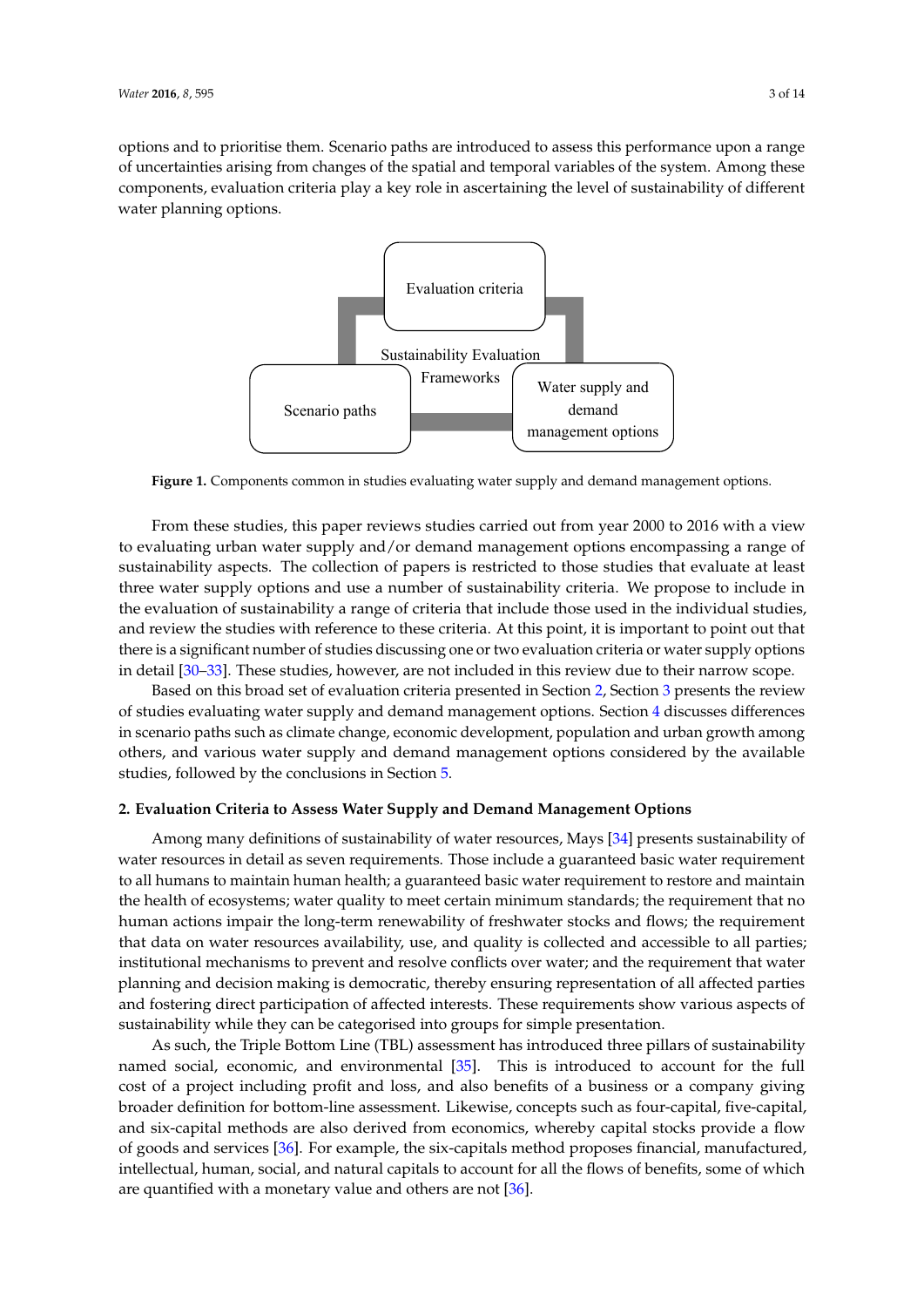Based on these concepts, frameworks to report sustainability of organisations have emerged such as Global Reporting Initiative (GRI), Principles for Responsible Investment, and International Integrated Reporting Council [\[37\]](#page-13-1). Among them, GRI is a popular and a comprehensive sustainability framework used by organisations around the world [\[37\]](#page-13-1). However, these guidelines are seldom used by water planners to support their sustainability assessments due to their less applicability and lack of availability of data.

Based on available studies on water planning, economic, environmental, and social are the three most common categories used to account for cost and benefits of water planning decisions. The economic category illustrates the flow of capital and the main economic impacts associated with the water supply and demand management options while the environmental category covers the impacts related to inputs (such as energy and water) and outputs (such as emissions, effluents, and waste). The social category includes the impacts on humans and society such as health impacts, and community and political acceptance. These factors determine the social acceptance of a water supply option and their long-term use governs by social aspects. For example, ability to provide clean water is a major determinant in selecting water supply options, while maintaining those sanitary needs is an essential requirement for its long-term use. In addition to these three main categories, technical and functional is another category considered by few studies [\[19,](#page-12-1)[25,](#page-12-7)[28\]](#page-12-8). Hellström et al. [\[19\]](#page-12-1) consider robustness, performance, and flexibility as technical and functional criteria, whereas Makropoulos et al. [\[38\]](#page-13-2) consider performance, reliability, durability, and flexibility as technical criteria. All other studies that are reviewed in this paper do not consider a technical and/or functional category in their studies, although the majority have used criterion/criteria to assess risk of water supply, which is discussed in Section [3.4](#page-9-1) in more detail. Therefore, we propose a separate category to consider these risk-based performance criteria while all other criteria which are not included under these four categories are introduced as functional criteria in Table [1](#page-4-1) due to their association with the function of water supply options. The functional criteria include the factors related to the durability, performance, and flexibility of the selected water supply option from construction to operation. Table [1](#page-4-1) summarises the criteria utilised by available studies and projects to assess the sustainability of different water supply and demand management options under these five main categories. It is intended to be a set of guidelines for the evaluation of sustainability, recognising that each specific case may not require the application of the entire set of criteria. The generic nature of this set of criteria facilitates its application in a wide range of contexts and water supply and demand management options.

| Objectives             |                                            | <b>Evaluation Criteria</b>                                                                                                                                                                                                                                                                                     |  |  |
|------------------------|--------------------------------------------|----------------------------------------------------------------------------------------------------------------------------------------------------------------------------------------------------------------------------------------------------------------------------------------------------------------|--|--|
| Environmental criteria | River and waterbody health                 | Quality of waste water produced and their impacts<br>(contribution to acidification and eutrophication,<br>effects on flora and fauna) [13-15,17-23,28,29,39]<br>Quantity of wastewater produced [15,22,25,29,40]<br>Stormwater runoff [15,25,29]                                                              |  |  |
|                        | Maintain river, local creaks, and wetlands | Effect on environmental flow and surface water [14,18,25,40]<br>Freshwater/portable water saved [13,15,17,24]<br>Effects on groundwater level and pattern (ground water<br>infiltration, recharge, and depletion) [14,19,24,39,41]                                                                             |  |  |
|                        | Protect land ecosystem                     | Effects on fauna and flora/biodiversity [39–41]<br>Effects on habitats and protected natural habitat area [14,39,40]<br>Land cover change effects (e.g., habitats affected) [21,39,41]<br>Solid waste quantity and quality<br>(e.g., sludge) [14,21,22,28,39,41]                                               |  |  |
|                        | Protect atmospheric ecosystem              | Greenhouse gas and other<br>emissions [13,14,18-21,23,26,28,29,33,39,41]<br>Photochemical oxidant formation [13,21,23]<br>Other pollutants (e.g., dust, noise) [41]                                                                                                                                            |  |  |
|                        | Efficient resource use                     | Energy use and recovery [14,19-26,28,33,38,39]<br>Ability to use renewable energy source(s) $[17]$<br>Fresh water use [19,20,22,28,29,38,39]<br>Land use [14,19,20,29,38,39]<br>Materials for construction [19,23,28,39]<br>Chemical use [19,21-23,28,38]<br>Reuse and recycling of resources [13,19,22,28,39] |  |  |

**Table 1.** Evaluation criteria utilised in literature to assess sustainability of water supply and demand management options  $^1$ .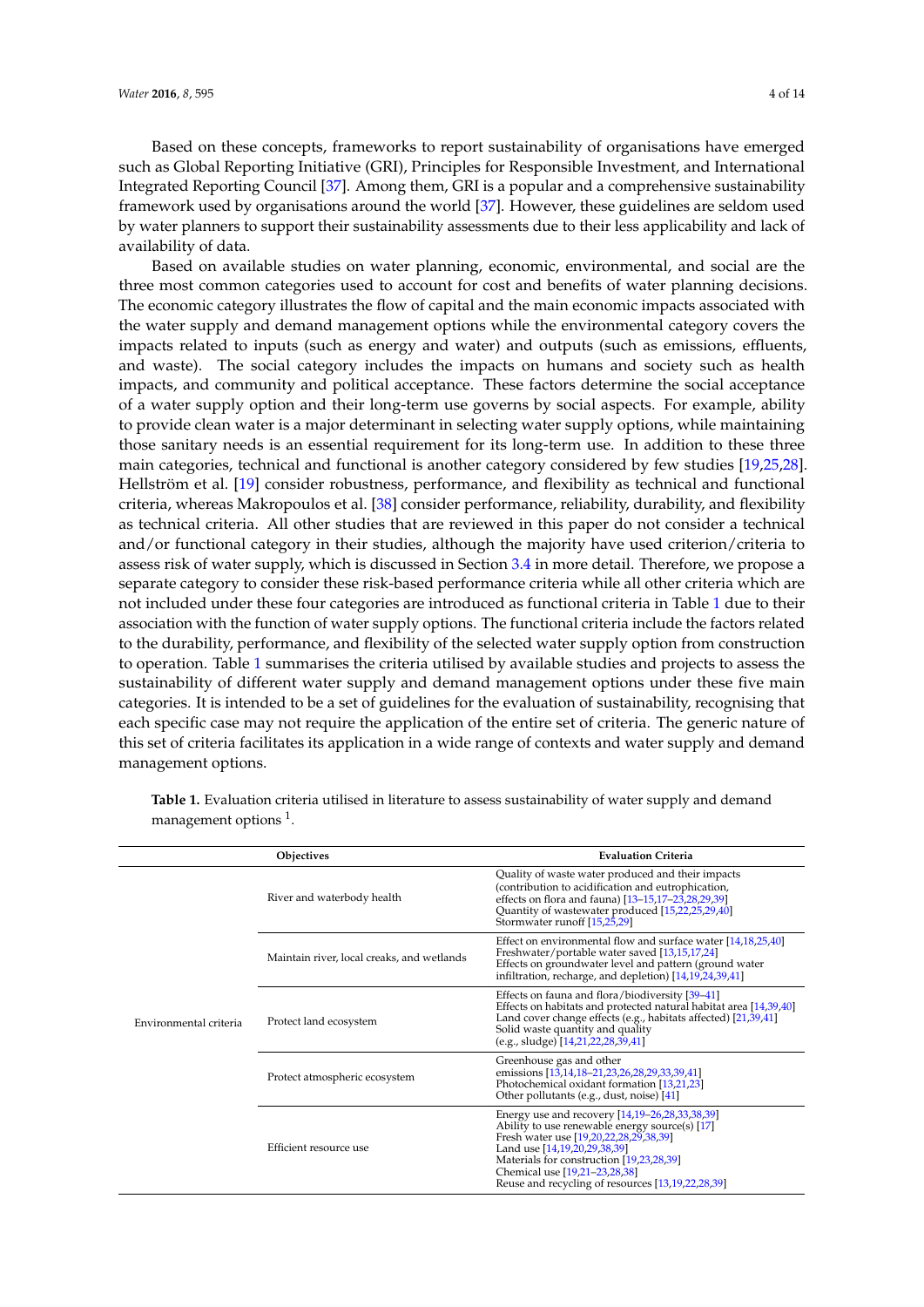**Objectives** 

| t.                                                                                                                                                                                                                                                                      |  |
|-------------------------------------------------------------------------------------------------------------------------------------------------------------------------------------------------------------------------------------------------------------------------|--|
| <b>Evaluation Criteria</b>                                                                                                                                                                                                                                              |  |
| User acceptance in terms of water quality [13,25]<br>Willingness to accept demand management options [18]<br>Acceptance of increase/decrease in water bill [18,38]<br>User awareness and involvement [13,17,19,38-40]                                                   |  |
| Recreational values (visual amenity) [18,39–41]<br>Impacts on urban heat island effect [40]<br>Provision of educational opportunities [40]<br>Small scale flood mitigation benefits [14,18,40]<br>Odour/pests—any other negative impacts<br>on the local community [40] |  |

**Table 1.** *Cont*.

<span id="page-4-1"></span>

|                     | Ability to meet user acceptance               | vvillingness to accept demand management options [16]<br>Acceptance of increase/decrease in water bill [18,38]<br>User awareness and involvement [13,17,19,38-40]                                                                                                                                                                                                 |  |  |
|---------------------|-----------------------------------------------|-------------------------------------------------------------------------------------------------------------------------------------------------------------------------------------------------------------------------------------------------------------------------------------------------------------------------------------------------------------------|--|--|
| Social criteria     | Ability to meet community acceptance          | Recreational values (visual amenity) [18,39-41]<br>Impacts on urban heat island effect [40]<br>Provision of educational opportunities [40]<br>Small scale flood mitigation benefits [14,18,40]<br>Odour/pests—any other negative impacts<br>on the local community [40]<br>Number of jobs it creates [40]                                                         |  |  |
|                     | Health and hygiene                            | Safety (number of incidents/accidents) [19,39]<br>Risk of infections (number of<br>outbreaks/people affected) [13,14,19,39]<br>Risk of other health hazards (presence of carcinogenic<br>compounds in influent water) [13,14,19,23,24,38]<br>Exposure to toxic components (Cd, Hg, Pb)<br>in operation $[14,19]$                                                  |  |  |
|                     | Political approval                            | Project duration (e.g., design<br>and construction phase) [26,40,41]<br>Management/institutional effectiveness and efficiency [39]<br>Uncertainty of volume, timing, cost, approval,<br>and delivery [12]<br>State of readiness (availability of institution,<br>documents, policy) [12,39]<br>Ability to meet environmental or other regulations [18,41]         |  |  |
| Economic criteria   | Total direct cost                             | Capital cost [12-14,17,19,20,24,25,29,38,39,42,43]<br>Maintenance cost [17,19,24,29,42]<br>Operational cost including energy and<br>other costs [13,14,17,19,20,24,25,28,29,38,42]<br>Disposal cost [24]<br>Cost of water distribution-construction,<br>maintenance, and operation [14]<br>Cost of water storage—construction,<br>maintenance, and operation [14] |  |  |
|                     | Total indirect cost                           | Value of hydropower/energy and other byproducts,<br>such as fertiliser                                                                                                                                                                                                                                                                                            |  |  |
|                     | Reliability                                   | Probability of supply shortfalls (chance of not meeting the<br>expected production) [13-15,17,25,26,29,38,39,42,43]                                                                                                                                                                                                                                               |  |  |
|                     | Vulnerability                                 | Magnitude of failure [19,28,38,42]                                                                                                                                                                                                                                                                                                                                |  |  |
| Risk-based criteria | Resilience                                    | Failure duration or how quickly system returns to its<br>satisfactory state after a failure [42]                                                                                                                                                                                                                                                                  |  |  |
|                     | Robustness                                    | Ability to perform satisfactorily under a range of system<br>changes (e.g., climate) [13,14,18,26,28,39,42]                                                                                                                                                                                                                                                       |  |  |
|                     | Flexibility of the option                     | End-uses it can fit $[14]$<br>Flexibility in scaling [13]                                                                                                                                                                                                                                                                                                         |  |  |
|                     |                                               | Capacity/Yield [14,18,26,39]<br>Potential for growth [26,39]                                                                                                                                                                                                                                                                                                      |  |  |
| Functional criteria | Construction flexibility                      | Challenges with management of site (presence of<br>contaminated soil and underground services) [40]<br>Ability to blend with available supplies/infrastructure [12]                                                                                                                                                                                               |  |  |
|                     | Operational and maintenance flexibility       | Ease of maintenance including monitoring frequency based on<br>water quality and quantity [40]<br>Technical knowledge needed in handling the system [40]                                                                                                                                                                                                          |  |  |
|                     | Durability                                    | Life span of the water supply infrastructure/option [38,43]                                                                                                                                                                                                                                                                                                       |  |  |
|                     | Interactions between the system<br>components | Effects on sewer distribution network such as sewer blockage,<br>odour, and corrosion [15]<br>Effects on drainage distribution network [15]<br>Effects on water supply network (e.g., size of pipe) [15]                                                                                                                                                          |  |  |

Notes: <sup>1</sup> Not all studies referring these criteria are cited in this table due to the scope, broad categorisation, and differences in definitions.

### <span id="page-4-0"></span>**3. Review of Studies Evaluating Water Supply and Demand Management Options (2000–2016)**

Table [2](#page-7-0) summarises studies published after the year 2000 that evaluate urban water supply and demand management options for various domains of sustainability. All these studies consider at least three different water supply and/or demand management options. The majority of these studies evaluate the sustainability of these water supply and demand management options by embedding them in the whole of the urban water system. All the publications summarised in Table [2](#page-7-0) are peer reviewed except a few studies (i.e., [\[18,](#page-12-0)[25,](#page-12-7)[29\]](#page-12-9)) published as technical reports are also included in this review.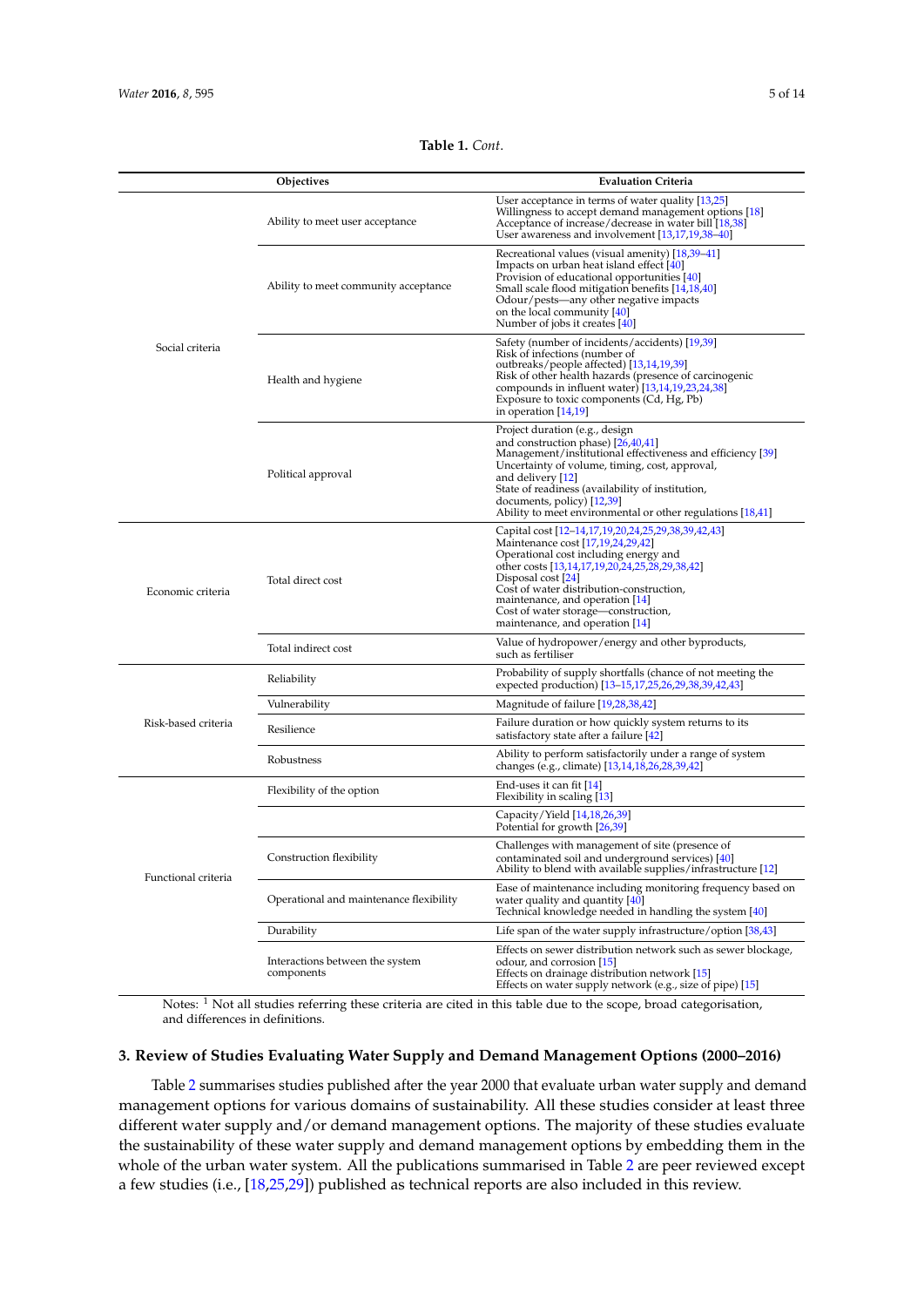# **Table 2.** Summary of studies assessing the sustainability of various water supply and/or demand management options.

|                                                                                                                                                            | Approach                                                                                                   | <b>Evaluation Criteria</b>                                                                                                                                                                                                                                                                                                                                                                                |                                                                                                                                                                  |                                                                                                                                                                                                                          |                                                                                                         |                                          |
|------------------------------------------------------------------------------------------------------------------------------------------------------------|------------------------------------------------------------------------------------------------------------|-----------------------------------------------------------------------------------------------------------------------------------------------------------------------------------------------------------------------------------------------------------------------------------------------------------------------------------------------------------------------------------------------------------|------------------------------------------------------------------------------------------------------------------------------------------------------------------|--------------------------------------------------------------------------------------------------------------------------------------------------------------------------------------------------------------------------|---------------------------------------------------------------------------------------------------------|------------------------------------------|
| <b>Study Title</b>                                                                                                                                         |                                                                                                            | <b>Environmental Criteria</b>                                                                                                                                                                                                                                                                                                                                                                             | <b>Economic Criteria</b>                                                                                                                                         | Social Criteria Including<br><b>Health and Hygiene</b>                                                                                                                                                                   | <b>Risk-Based Criteria</b>                                                                              | Functional<br>Criteria                   |
| 1. Integrated framework for<br>assessing urban water<br>supply security of systems<br>with non-traditional<br>sources under climate<br>change [42]         | Systems analysis                                                                                           |                                                                                                                                                                                                                                                                                                                                                                                                           | Capital and ongoing costs<br>(labour, chemical,<br>power, upgrades)                                                                                              |                                                                                                                                                                                                                          | Reliability, Maximum<br>duration of failure.<br>Maximum robustness,<br>Vulnerability of<br>water supply |                                          |
| 2. Understanding the role<br>of alternative water supply<br>in an urban water security<br>strategy: an analytical<br>framework for<br>decision-making [14] | Melbourne's Alternative<br>Water Atlas: A spatial<br>analytical model with rapid<br>assessment methodology | Environmental flow requirements,<br>Land area used, Solid waste<br>generated, Energy used (greenhouse<br>gas emissions), Extent to which the<br>option protects and enhances<br>existing water and land ecosystems,<br>Ability to control impacts of<br>urbanisation of catchments on<br>natural flow regimes and ground<br>water patterns, Pollution loads from<br>runoff water quality affecting inflow | Capital, operational storage,<br>and distribution cost                                                                                                           | Human health<br>(probability of water quality<br>failures and magnitude),<br>Flood mitigation benefits                                                                                                                   | Reliability, Ability to<br>cope with<br>change over time                                                | Yield. End-uses<br>the source<br>can fit |
| 3. Using system dynamics<br>for sustainable water<br>resources management in<br>Singapore [43]                                                             | System dynamics model                                                                                      |                                                                                                                                                                                                                                                                                                                                                                                                           | Capital cost in building<br>water infrastructure                                                                                                                 |                                                                                                                                                                                                                          | Self-sufficiency<br>and adequacy                                                                        | Lifespan                                 |
| 4. Dynamic performance<br>metrics to assess<br>sustainability and cost<br>effectiveness of integrated<br>urban water systems [28]                          | System dynamics model                                                                                      | Water, energy, and material<br>consumption, Dissolved constituents,<br>Dynamic environmental impacts and<br>greenhouse gas emissions arising<br>from water, wastewater, stormwater,<br>dissolved constituents, reagents,<br>infrastructure materials, sludge<br>processing, recycling of materials,<br>direct greenhouse gas<br>emissions, and energy.                                                    | Capital and operational cost                                                                                                                                     |                                                                                                                                                                                                                          | Climate dependency                                                                                      | Changes in flow<br>rate (leakage)        |
| 5. Urban water<br>infrastructure optimization<br>to reduce environmental<br>impacts and costs [24]                                                         | Mathematical optimisation<br>model with life<br>cycle assessment                                           | Water and energy conservation,<br>Effect(s) on ground water level                                                                                                                                                                                                                                                                                                                                         | Life cycle cost (capital,<br>operational, maintenance,<br>and disposal cost)                                                                                     | Human health and hygiene                                                                                                                                                                                                 |                                                                                                         |                                          |
| 6. Accountability in<br>planning for sustainable<br>water supplies in South<br>East Queensland [39]                                                        | Global Reporting<br>Initiative (GRI)<br>sustainability framework                                           | Material and energy use, Land and<br>water use, Recycling and reuse,<br>Greenhouse gas emissions, Waste<br>generated, Ecosystems/habitats<br>affected, Biodiversity impacts,<br>Impermeable surface/effects on<br>infiltration, Protected<br>areas/species restoration                                                                                                                                    | Direct cost. Indirect<br>economic impacts (visual<br>and recreational impacts,<br>improved water quality of<br>stream flows, loss of prime<br>agricultural land) | Administrative efficiency and<br>effectiveness of government<br>service, Process for managing<br>impact (community engagement),<br>Health and safety risks, Public<br>agency disclosures on policy<br>and implementation | Reliability,<br>Vulnerability to<br>climate change                                                      | Potential for<br>growth, Yield           |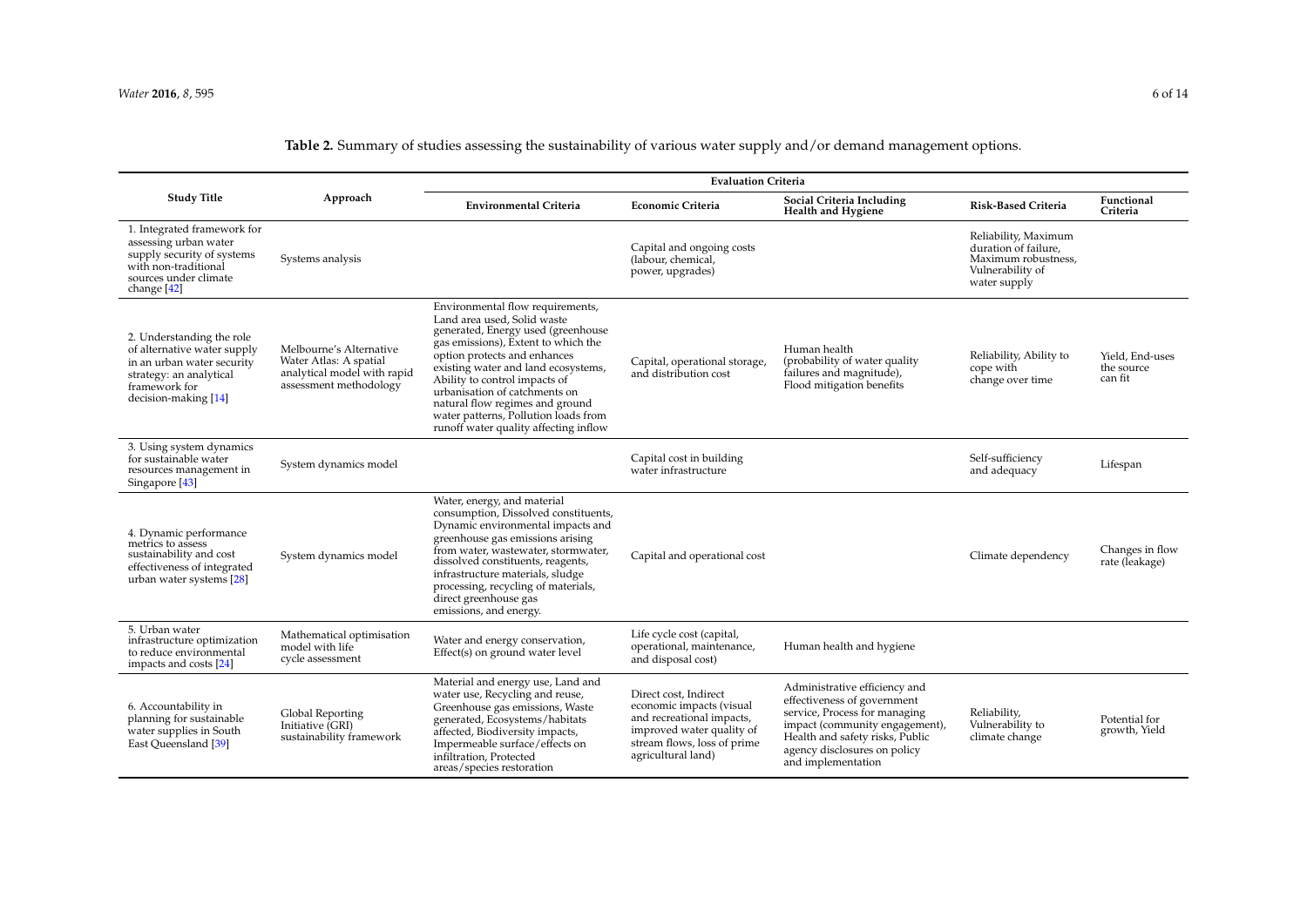# **Table 2.** *Cont*.

|                                                                                                                                            | Approach                                                                                                           | <b>Evaluation Criteria</b>                                                                                                                                                                                                                                                                   |                                                                                                                          |                                                                                                                    |                                                                                                             |                                                                                                    |  |
|--------------------------------------------------------------------------------------------------------------------------------------------|--------------------------------------------------------------------------------------------------------------------|----------------------------------------------------------------------------------------------------------------------------------------------------------------------------------------------------------------------------------------------------------------------------------------------|--------------------------------------------------------------------------------------------------------------------------|--------------------------------------------------------------------------------------------------------------------|-------------------------------------------------------------------------------------------------------------|----------------------------------------------------------------------------------------------------|--|
| <b>Study Title</b>                                                                                                                         |                                                                                                                    | <b>Environmental Criteria</b>                                                                                                                                                                                                                                                                | <b>Economic Criteria</b>                                                                                                 | Social Criteria Including<br><b>Health and Hygiene</b>                                                             | <b>Risk-Based Criteria</b>                                                                                  | <b>Functional Criteria</b>                                                                         |  |
| 7. Holistic assessment of a<br>secondary water supply for<br>a new development in<br>Copenhagen, Denmark [13]                              | Multi-criteria assessment                                                                                          | Greenhouse gas emissions,<br>Terrestrial acidification,<br>Photochemical oxidant formation,<br>Eutrophication, Eco and human<br>toxicity, Metal depletion,<br>Freshwater saving                                                                                                              | Capital and<br>operational cost                                                                                          | Risk of infection, Public<br>acceptance (trust in water<br>quality, User knowledge<br>and involvement              | Resilience toward<br>natural changes,<br>Water self-sufficiency                                             | Integration<br>with resource<br>management (e.g.,<br>nutrient recovery),<br>Flexibility in scaling |  |
| 8. Balancing the Triple<br>Bottom Line in Water<br>Supply Planning for<br>Utilities [17]                                                   | Goal programming<br>(Optimisation technique)<br>with multi-criteria analysis<br>and triple bottom<br>line analysis | Water quality environmental issues,<br>Renewable energy use, Water reuse                                                                                                                                                                                                                     | Capital, operational, and<br>maintenance cost                                                                            | Ease of permitting and<br>institutional issues (e.g., Public<br>involvement, user acceptance)                      | Supply reliability                                                                                          |                                                                                                    |  |
| 9. A systems framework of<br>big data driving policy<br>making-Melbourne's<br>water future [29]                                            | Integrated systems<br>approach                                                                                     | Freshwater use, Wastewater<br>discharge, Stormwater runoff,<br>Nutrient loads to water ways, Land<br>requirement for stormwater<br>management, Greenhouse<br>gas emissions                                                                                                                   | Construction,<br>operational, and<br>maintenance costs                                                                   |                                                                                                                    | Supply reliability                                                                                          |                                                                                                    |  |
| 10. A decision support<br>framework for identifying<br>optimal water supply<br>portfolios [25]                                             | Systems analysis approach<br>(combined simulation<br>optimisation approach)                                        | Embodied and operational energy,<br>Environmental flow, Stormwater and<br>wastewater discharge to the Gulf                                                                                                                                                                                   | Capital and operational<br>cost of water<br>supply sources                                                               | User acceptance                                                                                                    | Volumetric reliability<br>of non-portable water<br>demand, Time based<br>reliability for<br>portable supply |                                                                                                    |  |
| 11. A Streamlined<br>sustainability assessment<br>tool for improved<br>decision-making in the<br>urban water industry [20]                 | Life cycle assessment,<br>Life cycle costing and<br>multi-criteria analysis                                        | Primary energy use, Greenhouse gas<br>emissions, Water use, Eutrophication<br>potential, Physical footprint<br>(land use)                                                                                                                                                                    | Capital and<br>operational cost                                                                                          |                                                                                                                    |                                                                                                             |                                                                                                    |  |
| 12. Towards sustainability<br>in urban water: a life cycle<br>analysis of the urban water<br>system of Alexandria City,<br>$E$ gypt $[21]$ | Life cycle assessment                                                                                              | Effluent quality (presence of heavy<br>metals and nutrients), Greenhouse<br>gas and other emissions including<br>organic and inorganic pollutants,<br>Sludge quality and quantity,<br>Chemical use (affecting minerals<br>depletion and ozone layer), Fossil<br>fuel use, Land cover changes |                                                                                                                          |                                                                                                                    |                                                                                                             |                                                                                                    |  |
| 13. Life-cycle and<br>freshwater withdrawal<br>impact assessment of water<br>supply technologies [23]                                      | Life-cycle assessment                                                                                              | Global warming, Acidification,<br>Nutrient enrichment, Photochemical<br>ozone formation, Eco-toxicity in<br>water, Resource consumption                                                                                                                                                      |                                                                                                                          | Human toxicity<br>via water and soil                                                                               |                                                                                                             |                                                                                                    |  |
| 14. Decision support for<br>sustainable option selection<br>in integrated urban water<br>management [38]                                   | Urban Water Optioneering<br>Tool based on a water<br>balance model                                                 | Water usage and loss, Energy use,<br>Chemical use, Land use, Service<br>provision, Environmental impact                                                                                                                                                                                      | Life cycle costs,<br>Willingness to pay,<br>Affordability, Financial<br>risk exposure, Capital<br>cost, Operational cost | Risks to human health,<br>Acceptability,<br>Participation/responsibility,<br>Public awareness.<br>Social inclusion | Reliability                                                                                                 | Technical<br>performance,<br>Durability,<br>Flexibility/adaptability                               |  |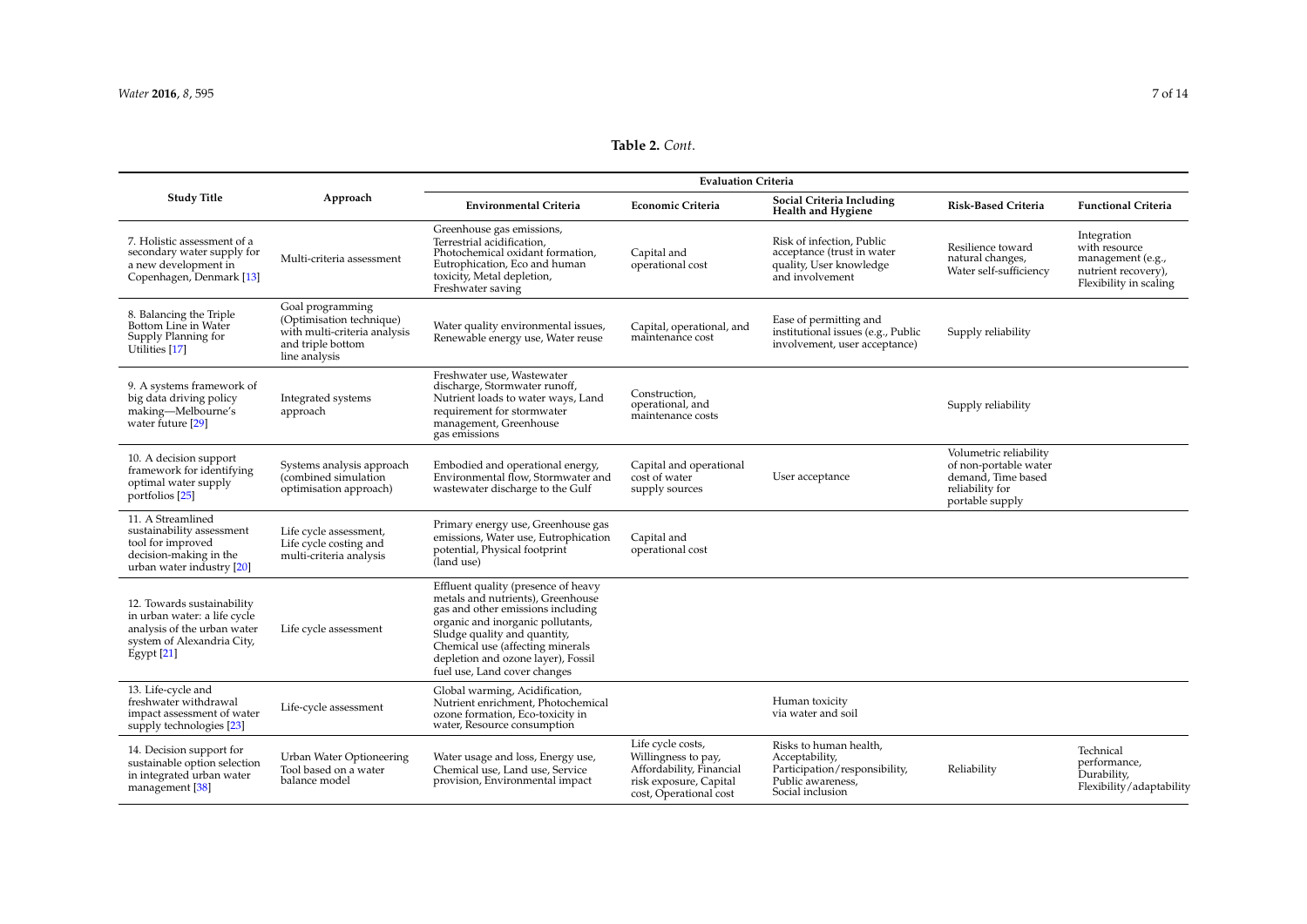# **Table 2.** *Cont*.

<span id="page-7-0"></span>

|                                                                                                                                                                                   | Approach                                                                                                                                                                                                  | <b>Evaluation Criteria</b>                                                                                                                                                                                                                                                             |                                                                                          |                                                                                                                                                                        |                                      |                                                                                               |
|-----------------------------------------------------------------------------------------------------------------------------------------------------------------------------------|-----------------------------------------------------------------------------------------------------------------------------------------------------------------------------------------------------------|----------------------------------------------------------------------------------------------------------------------------------------------------------------------------------------------------------------------------------------------------------------------------------------|------------------------------------------------------------------------------------------|------------------------------------------------------------------------------------------------------------------------------------------------------------------------|--------------------------------------|-----------------------------------------------------------------------------------------------|
| <b>Study Title</b>                                                                                                                                                                |                                                                                                                                                                                                           | <b>Environmental Criteria</b>                                                                                                                                                                                                                                                          | <b>Economic Criteria</b>                                                                 | Social Criteria Including<br>Health and Hygiene                                                                                                                        | <b>Risk-Based Criteria</b>           | Functional<br>Criteria                                                                        |
| 15. A Water Supply and<br>Demand Investment<br>Options Assessment<br>Framework [18]                                                                                               | Various methods (e.g.,<br>multi-criteria assessment,<br>cost-benefit analysis)                                                                                                                            | Impacts on air, water, and land<br>(waterway health, water quality,<br>environmental flow, greenhouse<br>gas emissions)                                                                                                                                                                | Cost to society, Externalities<br>(recreational uses, and<br>social and cultural values) | User affordability, Ability to meet<br>the environmental regulations,<br>Acceptance of water restrictions<br>(frequency, duration, and level),<br>Flood risk reduction | Resilience                           | Yield                                                                                         |
| 16. An Integrated<br>Framework for Assessment<br>of Hybrid Water Supply<br>Systems [15]                                                                                           | Water balance modelling,<br>contaminant balance<br>modelling, and<br>multi-criteria<br>decision analysis                                                                                                  | Reduction in potable water demand,<br>Reduction in wastewater discharges,<br>Reduction in contaminant loads of<br>wastewater flow, Reduction in<br>stormwater flows, Reduction in<br>contaminant loads from stormwater<br>to receiving water                                           |                                                                                          |                                                                                                                                                                        | Improvement of<br>supply reliability |                                                                                               |
| 17. A framework for<br>systems analysis of<br>sustainable urban water<br>management [19]                                                                                          | Cost-benefit analysis,<br>functional risk analysis,<br>microbial risk analysis,<br>life-cycle assessment,<br>sensitivity analysis,<br>material-flow analysis, and<br>behaviour/attitude<br>investigations | Groundwater preservation,<br>Contribution to Eutrophication and<br>acidification, Contribution to global<br>warming, Spreading of toxic<br>compounds to water and soil, Use of<br>natural resources (land, energy,<br>chemical, material, water, potential<br>recycling of phosphorus) | Capital, operational, and<br>maintenance cost                                            | Easy to understand, Social<br>acceptance, Risk of infection,<br>Exposure to toxic compounds,<br>Number of accidents<br>in working environment                          |                                      | Performance<br>(leakage),<br>Functional<br>robustness (e.g.,<br>overflow), and<br>flexibility |
| 18. Development of a<br>modelling framework for<br>optimal sequencing of<br>water supply options at the<br>regional scale incorporating<br>sustainability and<br>uncertainty [26] | Multi-objective<br>optimization approach                                                                                                                                                                  | Environmental factors such as<br>greenhouse gas emissions and<br>energy use                                                                                                                                                                                                            | System cost                                                                              | Social factors (not elaborated),<br>Design life of water<br>supply infrastructure                                                                                      | Robustness, Reliability              | Capacity,<br>potential for<br>growth                                                          |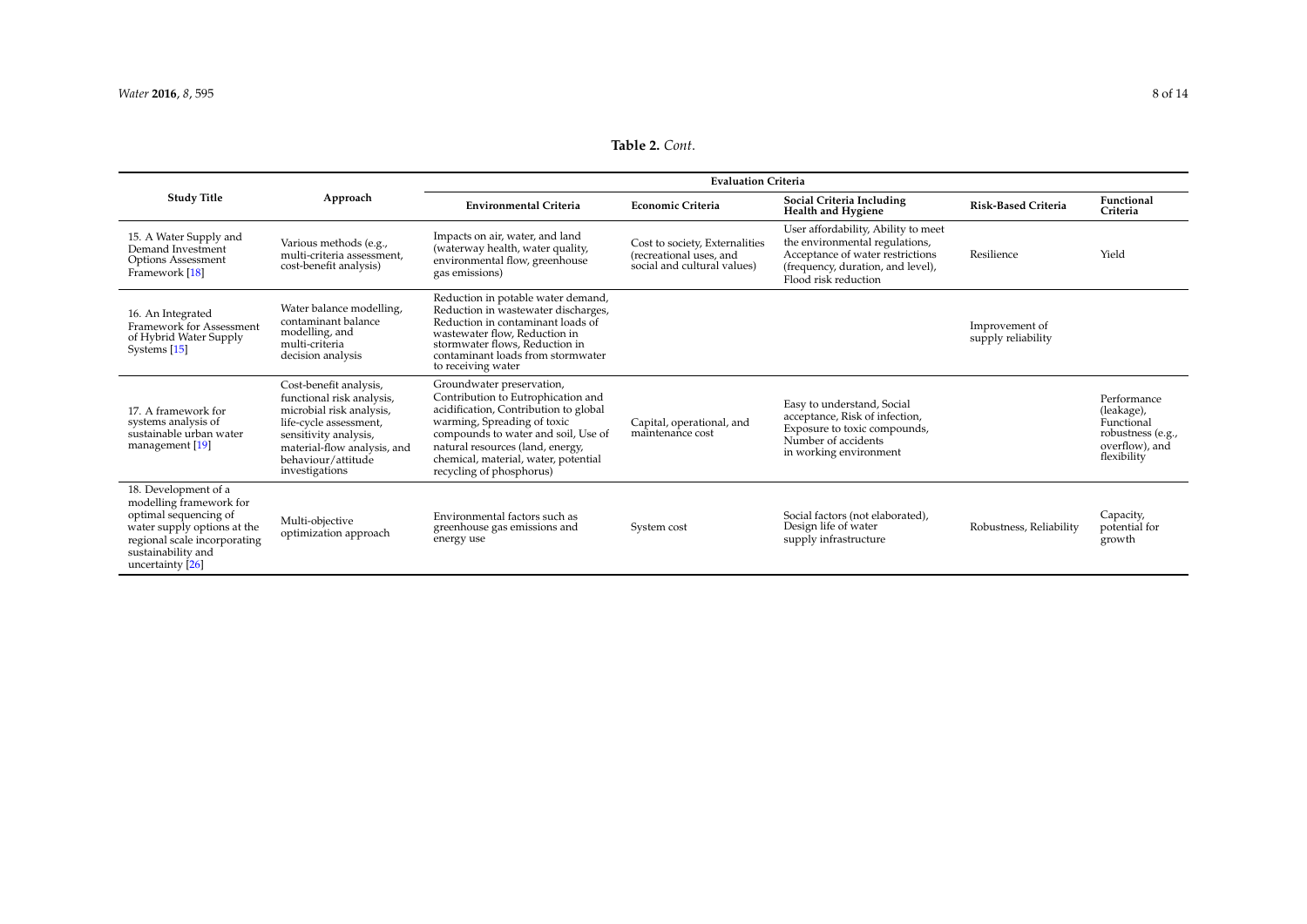Thirteen studies out of eighteen consider at least three categories of environmental, economic, social, and other sustainability criteria while some of them have limited scope to consider one or two of these areas [\[21,](#page-12-16)[23,](#page-12-14)[24,](#page-12-3)[42\]](#page-13-6). Sixteen studies out of eighteen assess environmental sustainability and majority of these studies consider this aspect in detail, highlighting its significance in urban water planning (Table [2\)](#page-7-0). Fifteen studies out of eighteen assess economic sustainability, while only eleven studies consider social criteria in their assessments (Table [2\)](#page-7-0). In addition, thirteen studies consider criterion or criteria to assess the risk of water supply, such as reliability and resilience [\[13,](#page-11-9)[14,](#page-11-10)[29,](#page-12-9)[38](#page-13-2)[,39](#page-13-3)[,42\]](#page-13-6). There are studies which consider the majority of these important considerations together (i.e., [\[14](#page-11-10)[,39\]](#page-13-3)).

However, those studies fail to consider a number of functional criteria listed in Table [1.](#page-4-1) The summary in Table [2](#page-7-0) presents that there is paucity of studies considering all the criteria listed in Table [1.](#page-4-1) It also shows that some criteria are defined and evaluated similarly across the majority of studies, and some are not. These differences among studies and the limitations in scope can be due to issues such as data unavailability and the complexity. This is evident by some studies showing high levels of detail only in some aspects [\[21\]](#page-12-16). Further review identifying criteria that are given a significant consideration in the literature and areas that need to be improved in sustainability assessment are given below.

#### *3.1. Economic Criteria*

According to Table [2,](#page-7-0) cost is a key consideration for the majority of studies that are reviewed in this paper. Not all studies consider the cost of capital, maintenance, and operational of water supply options, including water distribution and storage (Table [2\)](#page-7-0). In addition to these costs, Lim et al. [\[24\]](#page-12-3) included disposal costs of water supply options by calculating the life cycle cost.

Low et al. [\[44\]](#page-13-12) highlight the lack of a comprehensive study on cost including externalities of distributed and centralised water management approaches. While externalities are not commonly considered in the literature, Baldwin and Uhlmann [\[39\]](#page-13-3) consider a number of indirect economic impacts, including visual and recreational impacts, improved water quality of stream flows, and loss of prime agricultural land close to city. While externalities such as recreational value can also be considered under social criteria, value of by-products associated with different water supply options, such as energy and fertiliser, can be accounted under economic considerations.

#### *3.2. Environmental Criteria*

Compared to economic and social criteria, the highest number of criteria is included under this category, showing the strong focus of the available studies on environmental sustainability (Table [2\)](#page-7-0). These criteria are commonly related to inputs (e.g., energy and material use), outputs (waste produced), and associated environmental impacts. Among these environmental impacts, greenhouse gas emissions and pollutants to waterways are common considerations for many studies [\[14](#page-11-10)[,20](#page-12-2)[,28](#page-12-8)[,29,](#page-12-9)[39\]](#page-13-3). Few studies address a broader set of criteria including resources use and reuse, effects on groundwater pattern and level, and many other effects on ecosystems [\[14](#page-11-10)[,19](#page-12-1)[,21](#page-12-16)[,39\]](#page-13-3). These impacts on ecosystems can be on water ecosystem, land ecosystem, or atmospheric ecosystem. For examples, acidification, eutrophication, and effect on environmental flow are common impacts on water ecosystems considered in the literature [\[13,](#page-11-9)[14,](#page-11-10)[17,](#page-12-4)[28](#page-12-8)[,29\]](#page-12-9). While solid waste generation and effects on flora and fauna are some impacts on land ecosystem, impacts of greenhouse gas emissions and photochemical oxidant formation affect the atmospheric ecosystem. Although the studies, when considered together, provide a rich set of criteria in this category, this will be benefitted by detailed studies on environmental impacts caused by different water supply options.

#### *3.3. Social Criteria*

Social sustainability is the category that received the least attention in the literature out of the three main categories. Among the criteria evaluating social sustainability, human health and hygiene is the most frequently considered criterion in the literature (Table [2\)](#page-7-0). In addition, studies collectively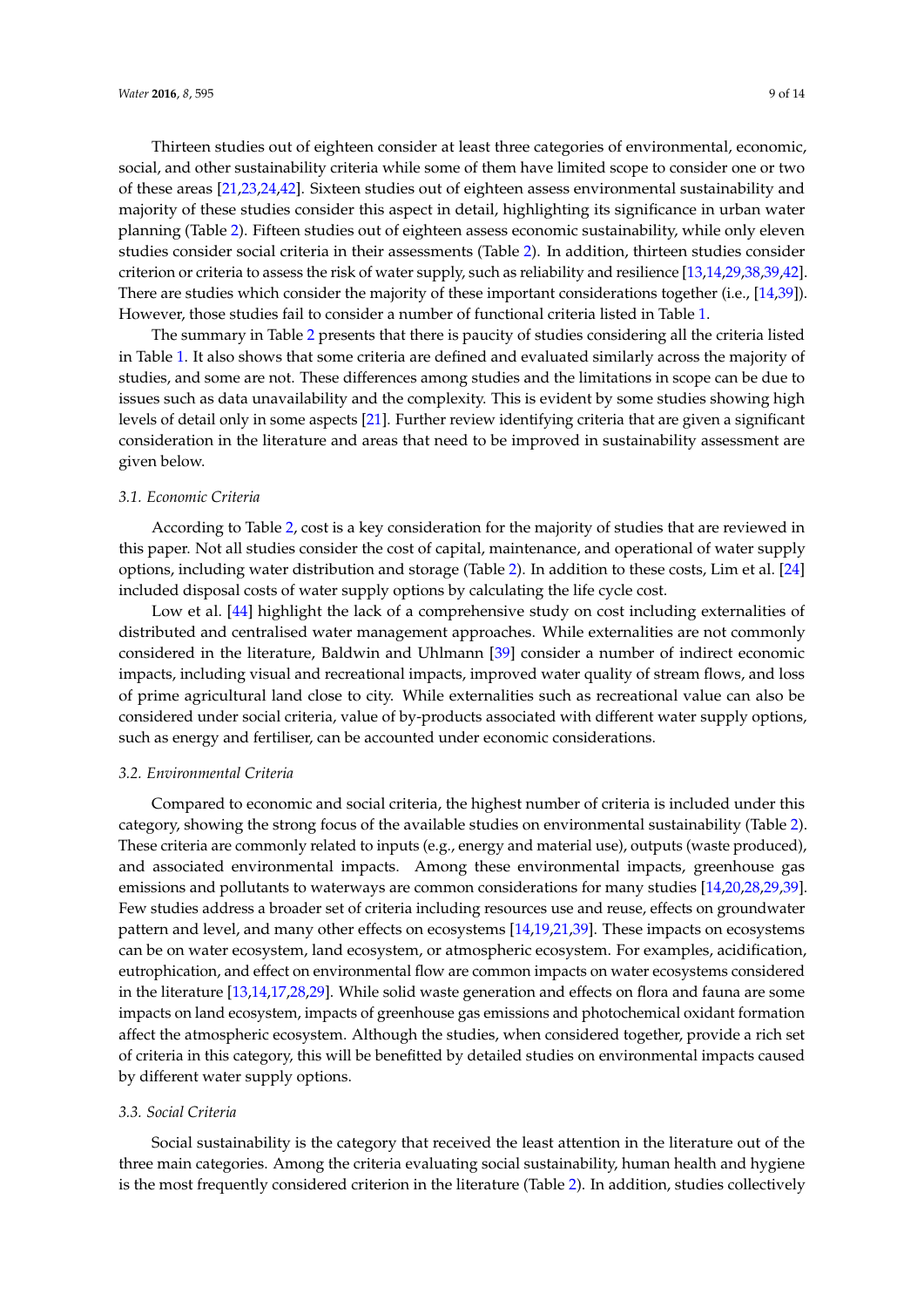introduce criteria such as user acceptance, flood mitigation benefits, public awareness, factors related to governing institutions, and exposure to toxic compounds (Table [2\)](#page-7-0). However, there are numerous social factors that need to be considered in evaluating water supply or demand management options which are not considered in policy evaluation frameworks available in the literature. Factors such as aesthetic values, ability to provide education, negative impacts on the community, such as odour or pests, are some examples considered by the stormwater harvesting projects launched in Melbourne [\[40\]](#page-13-4).

Further, the criteria considered by the Victorian government in 2007 when introducing large scale water supply augmentation projects (i.e., how soon water can be delivered to avoid severe restrictions, its link to other sources, uncertainty of volume, timing, approval and delivery, and state of readiness) highlight the importance of some other criteria as decision factors [\[12\]](#page-11-8).

Readiness includes availability of institution, documentation, and policy such as environmental laws to introduce and manage novel water supply augmentation projects. This plays a key role in selecting water supply options, and decides the project duration which can cost additional payments. For example, Royal Park stormwater harvesting project (1984) is one of the first stormwater harvesting projects planned for the city of Melbourne and expended 22 years from initiation to completion, whereas such projects implemented recently required about 3–5 years for this process [\[40\]](#page-13-4). However, only a few of these criteria are considered in the literature. For example, Baldwin and Uhlmann [\[39\]](#page-13-3) include administrative efficiency, effectiveness, and process for managing impacts such as community engagement in their study, while Liner et al. [\[17\]](#page-12-4) consider permitting and institutional issues under social goal considering similar aspects.

#### <span id="page-9-1"></span>*3.4. Risk-Based Criteria*

Bichai et al. [\[14\]](#page-11-10) introduced a criterion named "Resilience" to evaluate the ability of water supply sources to withstand climate change induced trends, such as long droughts and higher number of peak runoff days and short term climate perturbations, such as bush fires. The authors consider probability of failure and its magnitude under the same criterion. In contrast, Paton et al. [\[42\]](#page-13-6) describe reliability (probability of supply shortfalls), maximum failure duration (how quickly a system returns to a satisfactory state after a failure), maximum vulnerability (magnitude of supply shortfalls), and robustness (the degree to which the system performs at an acceptable level under a range of possible scenarios) as risk-based performance criteria to assess urban water supply systems providing more depth to these aspects. Many studies use scenario analysis to evaluate these risk-based performances, which are critical in assessing the sustainability of these water supply options [\[13](#page-11-9)[,26](#page-12-5)[,38,](#page-13-2)[42\]](#page-13-6).

#### *3.5. Functional Criteria*

Maheepala et al. [\[25\]](#page-12-7) use technical feasibility as a criterion to assess water supply augmentation projects to ensure their long-term functionality. In addition, an ability to use already available water infrastructure, end-uses that water supply options can fit, flexibility in scale and capacity are some of the functional criteria considered by available studies [\[14](#page-11-10)[,26\]](#page-12-5). Performance in terms of leakage is another criterion used by the literature [\[19](#page-12-1)[,38\]](#page-13-2). Moreover, challenges with management of site and monitoring frequency (e.g., sediment traps) are some of the other important criteria related to the construction and operational flexibility of the system [\[40\]](#page-13-4). Another set of criteria which are not widely considered by the literature are the interactions between system components, such as effect on water distribution networks and sewer networks, some of which are considered by Sapkota et al. [\[15\]](#page-11-11).

#### <span id="page-9-0"></span>**4. Discussion**

All studies that are reviewed in this paper present important findings, although significant differences in terms of sustainability criteria, the categories that they have considered, and the level of detail in assessment, even within the same study area, are evident. This is a common feature for all studies summarised in Table [2.](#page-7-0) Therefore, there is the need to combine a broad and diverse set of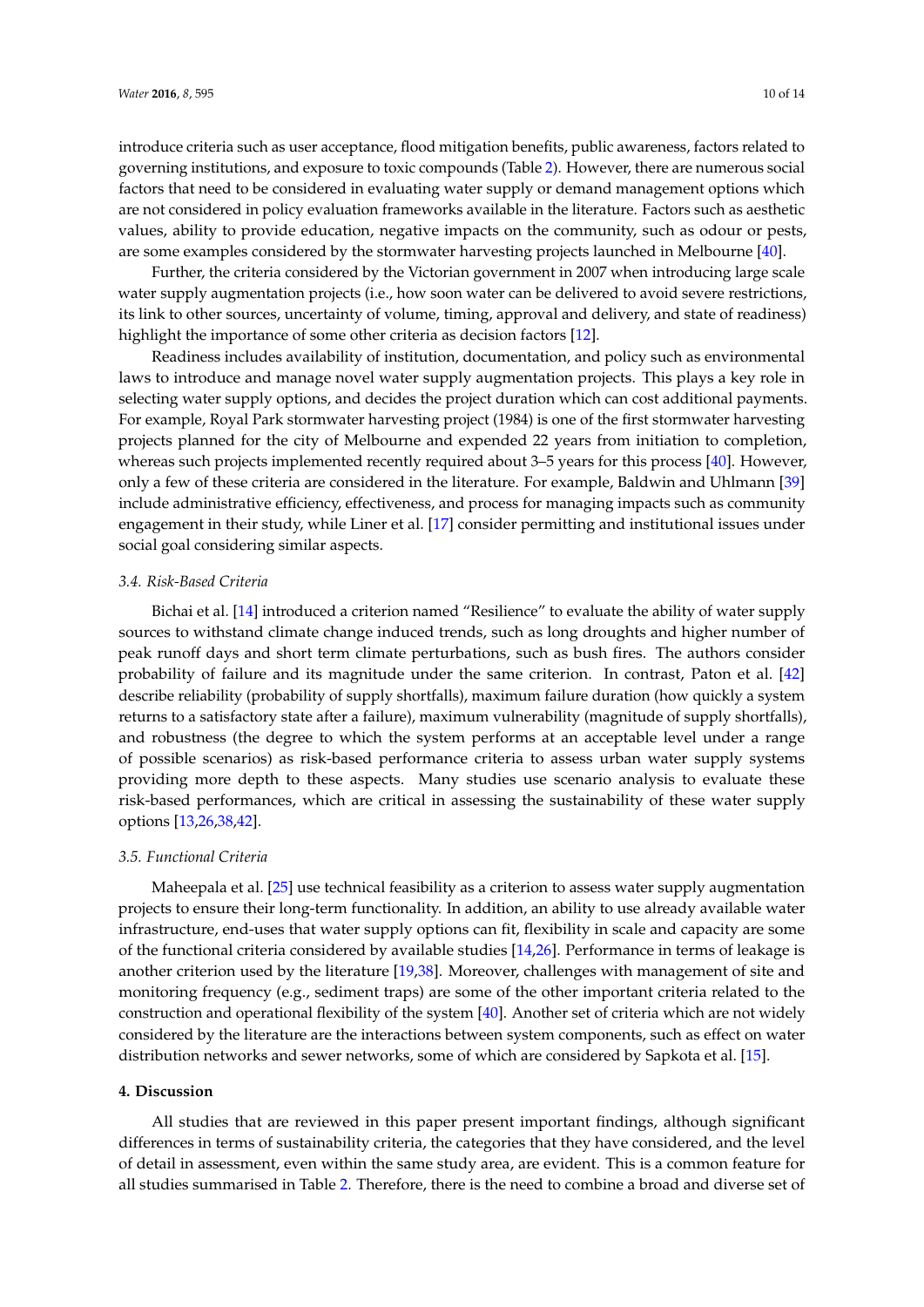knowledge and skills to conduct a comprehensive study. Baldwin and Uhlmann [\[39\]](#page-13-3) acknowledge the challenges of undertaking a thorough and rigorous sustainability review of water supply options due to both the diverse skill sets needed and the limited data availability. Studies around the world provide a rich set of information necessary to build a policy support framework for assessing water supply and demand management options. Therefore, this review shows the importance of combining the considerations introduced by the different studies discussed in this paper and the need for a holistic, detailed, and generic framework to assess water supply and demand management options.

The majority of studies evaluate both centralised and decentralised water supply options due to the increased application of integrated urban water management principles to urban water management. However, many of them compare only a selected set of water supply options for an area. Further, few studies compare demand management options together with water supply options [\[18](#page-12-0)[,25](#page-12-7)[,29\]](#page-12-9). As a result, studies which compare or evaluate a comprehensive list of water supply options (e.g., surface water, ground water, desalinated water, recycled water, rainwater, stormwater, greywater) conjunctively with demand management options which are essential for long-term planning and to avoid the evaluation of incomplete systems could not be found.

Different scenarios were considered by different studies to assess water policy initiatives as a method of considering the uncertainty of the system due to its variable nature. Coombes et al. [\[45\]](#page-13-13) defined scenarios based on climate change, population/urban growth (i.e., Greenfield development), and economic change. Hellström et al. [\[19\]](#page-12-1) defined scenarios based on water or energy shortage, behavioural changes, and availability of economic resources. Mukheibir and Mitchell [\[18\]](#page-12-0) characterise uncertainties in three broad categories. They are: trends; the gradual changes of the system (water demand), shocks, step changes of the system (bush fire, increase in energy price), and extreme variability of the system such as drought and flood. As such, different studies consider different sets of drivers from the system and the consideration of all these drivers in a single policy evaluation framework is essential. Further research is needed to include all drivers representing spatial and temporal factors affecting the water demand, supply, and other system components.

While these improvements are needed for a comprehensive policy evaluation framework for water supply and demand management options, collecting relevant information, data monitoring, and findings that are already available in the literature is recommended to support and inform this generic policy support framework. The areas suggested for further studies include identification of indicators and their plausible range of values, variability, and sources of uncertainty.

#### <span id="page-10-0"></span>**5. Conclusions**

Increase in water demand, depletion of available water sources, and supply variability induced by climate change necessitate the augmentation of water sources and the introduction of new policies into the present water management system. These measures must be evaluated for their economic, social, environmental, risk-based, and functional sustainability to select the most sustainable options for a particular condition.

Environmental sustainability is the main focus of the studies reviewed in this paper, and the list of evaluation criteria used for this category is wide-ranging. Economic sustainability is another key consideration, although external costs as well as disposal costs are not widely considered in the majority of the studies. Social sustainability is the category that received the least attention in the literature out of the three main categories. Criteria commonly used to assess social sustainability of water supply and demand management options are largely confined to health and hygiene, while a significant number of criteria related to community acceptance and political approval are introduced in this paper. Some studies comprehensively consider risk-based criteria, while there is a paucity of studies that consider functional criteria in detail.

There are a number of case-specific frameworks that cannot be used for a comprehensive sustainability evaluation of long-term sustainable water planning. The majority of the reviewed studies fall short of one or more of the evaluation criteria proposed in this study. This study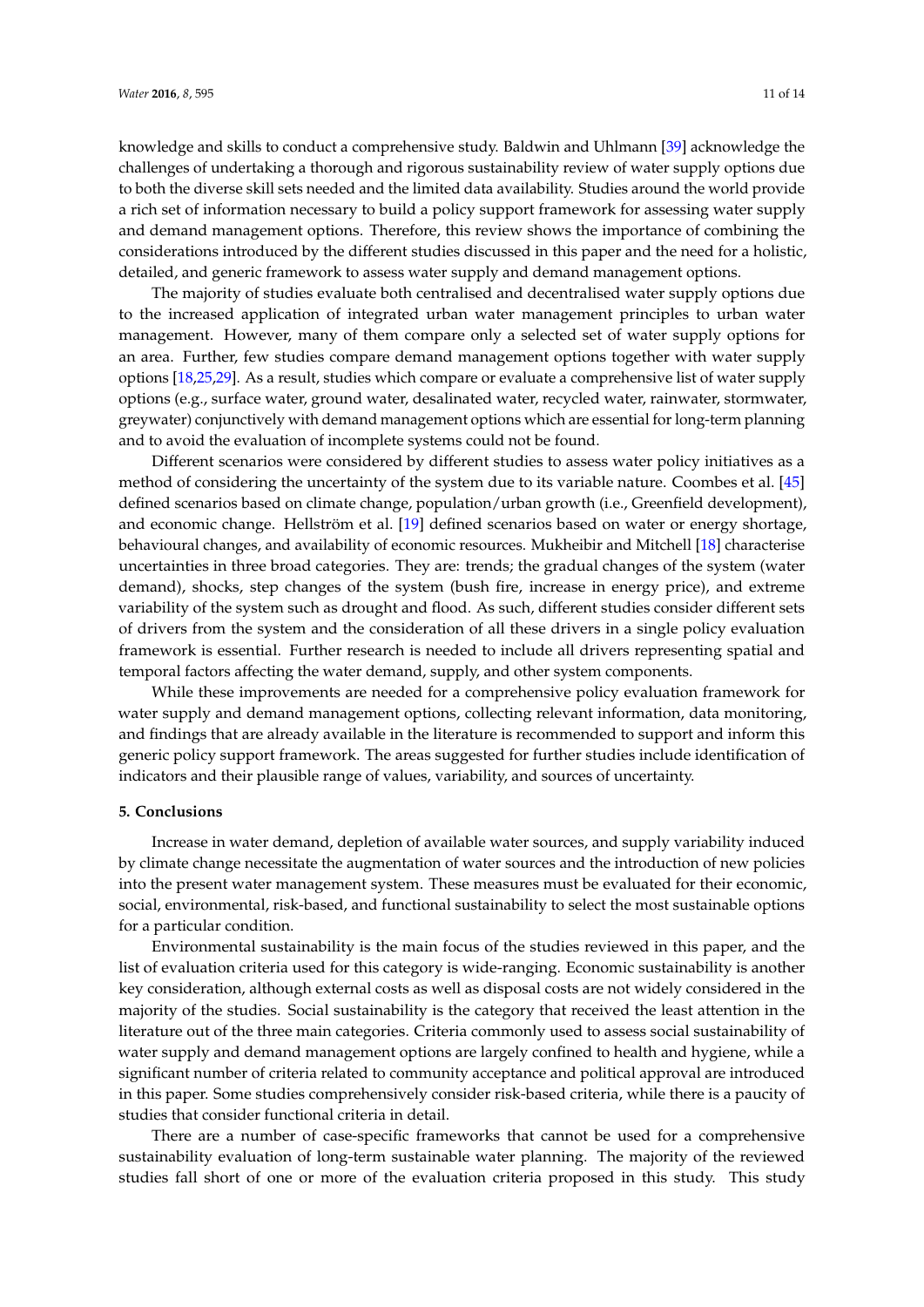proposes a comprehensive-generic set of sustainability criteria collected from available studies. This is applicable to a wide range of contexts and water supply and management options. A subset of the evaluation criteria can be applied to any specific context and selection of water supply and demand management options.

In addition, no reviewed framework is sufficiently comprehensive to include the most common scenario settings, and supply and demand management options for a holistic, detailed, and generic framework to assess water supply and demand management options. While these improvements are needed for a comprehensive policy evaluation framework for water supply and demand management options, collecting relevant information, data monitoring, and findings that are already available in the literature is recommended to support and inform this generic policy support framework.

**Author Contributions:** Hector Malano and Meenakshi Arora conceptualised the study. Kumudu Rathnayaka reviewed the literature and drafted the manuscript. Hector Malano and Meenakshi Arora critically revised the manuscript.

**Conflicts of Interest:** The authors declare no conflict of interest.

#### **References**

- <span id="page-11-0"></span>1. Domene, E.; Sauri, D. Urbanization and water consumption: Influencing Factors in the Metropolitan Region of Barcelona. *Urban Stud.* **2006**, *43*, 1605–1623. [\[CrossRef\]](http://dx.doi.org/10.1080/00420980600749969)
- 2. Harris, A. The drop in demand, climate change sustainability. *Eng. Technol. Mag.* **2012**, *19*, 50–51.
- <span id="page-11-1"></span>3. Becker, S. Has the world really survived the population bomb? (Commentary on "How the world survived the population bomb: Lessons from 50 years of extraordinary demographic history"). *Demography* **2013**, *50*, 2173–2181. [\[CrossRef\]](http://dx.doi.org/10.1007/s13524-013-0236-y) [\[PubMed\]](http://www.ncbi.nlm.nih.gov/pubmed/23955197)
- <span id="page-11-13"></span><span id="page-11-2"></span>4. Andrew, S.; Weber, K. *Triple Bottom Line: How Today's Best-Run Companies Are Achieving Economic, Social and Environmental Success—And How You Can Too*; John Wiley & Sons: San Francisco, CA, USA, 2013; pp. 2–3.
- <span id="page-11-3"></span>5. Caradonna, J.L. *Sustainability a History*; Oxford University Press: New York, NY, USA, 2014; pp. 1–20.
- <span id="page-11-12"></span><span id="page-11-4"></span>6. Rygaard, M.; Binning, P.J.; Albrechtsen, H. Increasing urban water self-sufficiency: New era, new challenges. *J. Environ. Manag.* **2011**, *92*, 185–194. [\[CrossRef\]](http://dx.doi.org/10.1016/j.jenvman.2010.09.009) [\[PubMed\]](http://www.ncbi.nlm.nih.gov/pubmed/20888683)
- <span id="page-11-5"></span>7. Byrnes, J. A short institutional and regulatory history of the Australian urban water sector. *Util. Policy* **2013**, *24*, 11–19. [\[CrossRef\]](http://dx.doi.org/10.1016/j.jup.2012.09.001)
- <span id="page-11-14"></span><span id="page-11-6"></span>8. Edwards, G. The desalination plant, the north-south pipeline and the welfare of Melbournians. In Proceedings of the 56th Annual Conference of Australian Agricultural and Resource Economics Society, Esplanade Hotel, Fremantle, Australia, 8–10 February 2012.
- 9. Porter, M.G. *A Tale of Two Cities: Desalination and Drought in Perth and Melbourne*; A Report Prepared for NCEDA under: 'Desalination for Australian Economic Development'; Alfred Deakin Research Institute, Deakin University: Melbourne, Australia, 2013.
- 10. Crase, L.; Pawsey, N.; Cooper, B. The closure of Melbourne's north–south pipeline: A case of hydraulic autarky. *Econ. Pap.* **2014**, *33*, 115–122. [\[CrossRef\]](http://dx.doi.org/10.1111/1759-3441.12076)
- <span id="page-11-7"></span>11. Porter, M.G.; Downie, D.; Scarborough, H.; Sahin, O.; Stewart, R.A. Drought and desalination: Melbourne water supply and development choices in the twenty-first century. *Desalination Water Treat.* **2015**, *55*, 2278–2295. [\[CrossRef\]](http://dx.doi.org/10.1080/19443994.2014.959743)
- <span id="page-11-8"></span>12. Victorian Government. *Our Water Our Future, Department of Sustainability and Environment*; Victorian Government: Melbourne, Australia, 2007.
- <span id="page-11-9"></span>13. Rygaard, M.; Godskesen, B.; Jørgensen, C.; Hoffmann, B. Holistic assessment of a secondary water supply for a new development in Copenhagen, Denmark. *Sci. Total Environ.* **2014**, *497–498*, 430–439. [\[CrossRef\]](http://dx.doi.org/10.1016/j.scitotenv.2014.07.078) [\[PubMed\]](http://www.ncbi.nlm.nih.gov/pubmed/25150737)
- <span id="page-11-10"></span>14. Bichai, F.; Ryan, H.; Fitzgerald, C.; Williams, K.; Abdelmoteleb, A.; Brotchie, R.; Komatsu, R. Understanding the role of alternative water supply in an urban water security strategy: An analytical framework for decision-making. *Urban Water J.* **2015**, *12*, 175–189. [\[CrossRef\]](http://dx.doi.org/10.1080/1573062X.2014.895844)
- <span id="page-11-11"></span>15. Sapkota, M.; Arora, M.; Malano, H.; Moglia, M.; Sharma, A.; George, B.; Pamminger, F. An integrated framework for assessment of hybrid water supply systems. *Water* **2016**, *8*, 4. [\[CrossRef\]](http://dx.doi.org/10.3390/w8010004)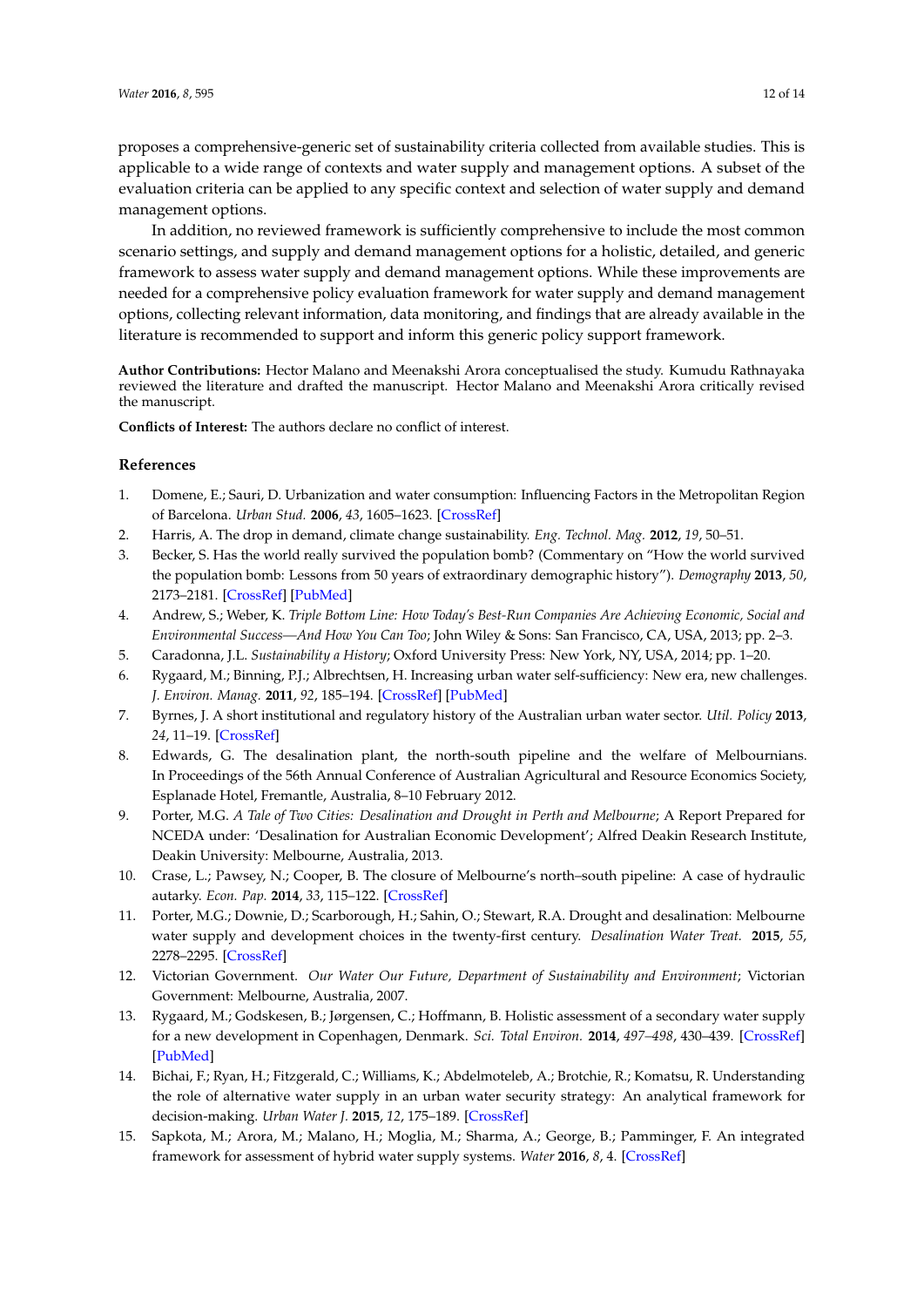- <span id="page-12-26"></span><span id="page-12-25"></span><span id="page-12-24"></span><span id="page-12-23"></span><span id="page-12-22"></span><span id="page-12-19"></span><span id="page-12-18"></span>16. Hajkowicz, S.; Collins, K. A review of multiple criteria analysis for water resource planning and management. *Water Resour. Manag.* **2007**, *21*, 1553–1566. [\[CrossRef\]](http://dx.doi.org/10.1007/s11269-006-9112-5)
- <span id="page-12-21"></span><span id="page-12-4"></span>17. Liner, B.; de Monsabert, S. Balancing the triple bottom line in water supply planning for utilities. *J. Water Resour. Plan. Manag.* **2011**, *134*, 335–342. [\[CrossRef\]](http://dx.doi.org/10.1061/(ASCE)WR.1943-5452.0000128)
- <span id="page-12-0"></span>18. Mukheibir, P.; Mitchell, C. Planning for Resilient Water Systems Summary. A Water Supply and Demand Investment Options Assessment Framework. Institute for Sustainable Futures, University of Technology, Sydney. Available online: [https://www.clearwater.asn.au/user-data/research-projects/swf-files/8tr5---](https://www.clearwater.asn.au/user-data/research-projects/swf-files/8tr5---003-options-assessment-framework_summary_document.pdf) [003-options-assessment-framework\\_summary\\_document.pdf](https://www.clearwater.asn.au/user-data/research-projects/swf-files/8tr5---003-options-assessment-framework_summary_document.pdf) (accessed on 6 November 2015).
- <span id="page-12-27"></span><span id="page-12-1"></span>19. Hellström, D.; Jeppsson, U.; Karrman, E. A framework for systems analysis of sustainable urban water management. *Environ. Impact Assess.* **2000**, *20*, 311–321. [\[CrossRef\]](http://dx.doi.org/10.1016/S0195-9255(00)00043-3)
- <span id="page-12-2"></span>20. Schulz, M.; Short, M.D.; Peters, G.M. A streamlined sustainability assessment tool for improved decision-making in the urban water industry. *Integr. Environ. Assess. Manag.* **2012**, *8*, 183–193. [\[CrossRef\]](http://dx.doi.org/10.1002/ieam.247) [\[PubMed\]](http://www.ncbi.nlm.nih.gov/pubmed/21751340)
- <span id="page-12-16"></span>21. Mahgoub, M.E.M.; Steen, N.P.; Zeid, K.A.; Vairavamoorthy, K. Towards sustainability in urban water: A life cycle analysis of the urban water system of Alexandria city. *J. Clean. Prod.* **2010**, *18*, 1100–1106. [\[CrossRef\]](http://dx.doi.org/10.1016/j.jclepro.2010.02.009)
- <span id="page-12-17"></span><span id="page-12-15"></span>22. Lundin, M.; Morrison, J.M. A life cycle assessment based procedure for development of environmental sustainability indicators for urban water systems. *Urban Water J.* **2002**, *4*, 145–152. [\[CrossRef\]](http://dx.doi.org/10.1016/S1462-0758(02)00015-8)
- <span id="page-12-20"></span><span id="page-12-14"></span>23. Godskesen, B.; Hauschild, M.; Rygaard, M.; Zambrano, K.; Albrechtsen, H.J. Life-cycle and freshwater withdrawal impact assessment of water supply technologies. *Water Res.* **2013**, *47*, 2363–2374. [\[CrossRef\]](http://dx.doi.org/10.1016/j.watres.2013.02.005) [\[PubMed\]](http://www.ncbi.nlm.nih.gov/pubmed/23490105)
- <span id="page-12-3"></span>24. Lim, S.R.; Suh, S.; Kim, J.H.; Park, H.S. Urban water infrastructure optimization to reduce environmental impacts and costs. *J. Environ. Manag.* **2010**, *91*, 630–637. [\[CrossRef\]](http://dx.doi.org/10.1016/j.jenvman.2009.09.026) [\[PubMed\]](http://www.ncbi.nlm.nih.gov/pubmed/19939551)
- <span id="page-12-7"></span>25. Maheepala, S.; Dandy, G.; Marchi, A.; Mirza, F.; Wu, W.; Daly, R.; Hewa, G.; Neumann, L.; Maier, H.; He, Y.; et al. *A Decision Support Framework for Identifying Optimal Water Supply Portfolios: Metropolitan Adelaide Case Study*; Technical Report Series No. 14/17; Commonwealth Scientific and Industrial Research Organisation: Adelaide, Australia, 2014.
- <span id="page-12-5"></span>26. Beh, E.H.Y.; Maier, H.R.; Dandy, G.C. Development of a Modelling Framework for Optimal Sequencing of Water Supply Options at the Regional Scale Incorporating Sustainability and Uncertainty. In Proceedings of the 19th International Congress on Modelling and Simulation, Modelling and Simulation Society of Australia and New Zealand, Perth, Australia, 12–16 December 2011; pp. 3825–3832. Available online: <http://www.mssanz.org.au/modsim2011/I9/beh.pdf> (accessed on 19 May 2016).
- <span id="page-12-6"></span>27. Moran, A. Water Supply Options for Melbourne, an Examination of Costs and Availabilities of New Water Supply Sources for Melbourne and Other Urban Areas in Victoria. Institute of Public Affairs. Available online: [https://www.ipa.org.au/library/publication/1222147673\\_document\\_moran\\_](https://www.ipa.org.au/library/publication/1222147673_document_moran_watersupply-melbourne.pdf) [watersupply-melbourne.pdf](https://www.ipa.org.au/library/publication/1222147673_document_moran_watersupply-melbourne.pdf) (accessed on 15 October 2015).
- <span id="page-12-8"></span>28. Fagan, J.E.; Reutera, M.A.; Langforda, K.J. Dynamic performance metrics to assess sustainability and cost effectiveness of integrated urban water systems. *Resour. Conserv. Recycl.* **2010**, *54*, 719–736. [\[CrossRef\]](http://dx.doi.org/10.1016/j.resconrec.2009.12.002)
- <span id="page-12-9"></span>29. Coombes, P.; Barry, M. A Systems Framework of Big Data Driving Policy Making—Melbourne's Water future. Urban Water Cycle Solutions. Independent Research and Consulting, 2012. Available online: <http://urbanwatercyclesolutions.com/melbwaterfuture/> (accessed on 4 October 2015).
- <span id="page-12-10"></span>30. De Marchis, M.; Fontanazza, C.M.; Freni, G.; La Loggia, G.; Napoli, E.; Notaro, V. Analysis of the impact of intermittent distribution by modelling the network-filling process. *J. Hydroinform.* **2011**, *13*, 358–373. [\[CrossRef\]](http://dx.doi.org/10.2166/hydro.2010.026)
- 31. Davis, P.; De Silva, D.; Marlow, D.; Moglia, M.; Gould, S.; Burn, S. Failure prediction and optimal scheduling of replacements in asbestos cement water pipes. *J. Water Suppl. Res. Trans.* **2008**, *57*, 239–252. [\[CrossRef\]](http://dx.doi.org/10.2166/aqua.2008.035)
- 32. Taylor, A.C.; Fletcher, T.D. Triple-bottom-line assessment of water sensitive design options in a greenfield residential area. *Aust. J. Water Resour.* **2006**, *10*, 223–231.
- <span id="page-12-11"></span>33. Nair, S.; Malano, H.; George, B.; Arora, M.; Nawarathna, B. A system dynamics framework for assessing the environmental sustainability of urban water systems. In Proceedings of the 8th Conference on Sustainable Development of Energy, Water and Environment Systems, Dubrovnik, Croatia, 22–27 September 2013.
- <span id="page-12-12"></span>34. Mays, L.W. *Water Resources Sustainability*; McGraw-Hill Education: New York, NY, USA, 2007.
- <span id="page-12-13"></span>35. Elkington, J. *Cannibals with Forks: The Triple Bottom Line of 21st Century Business*; Capstone Publishing: Oxford, UK, 2007.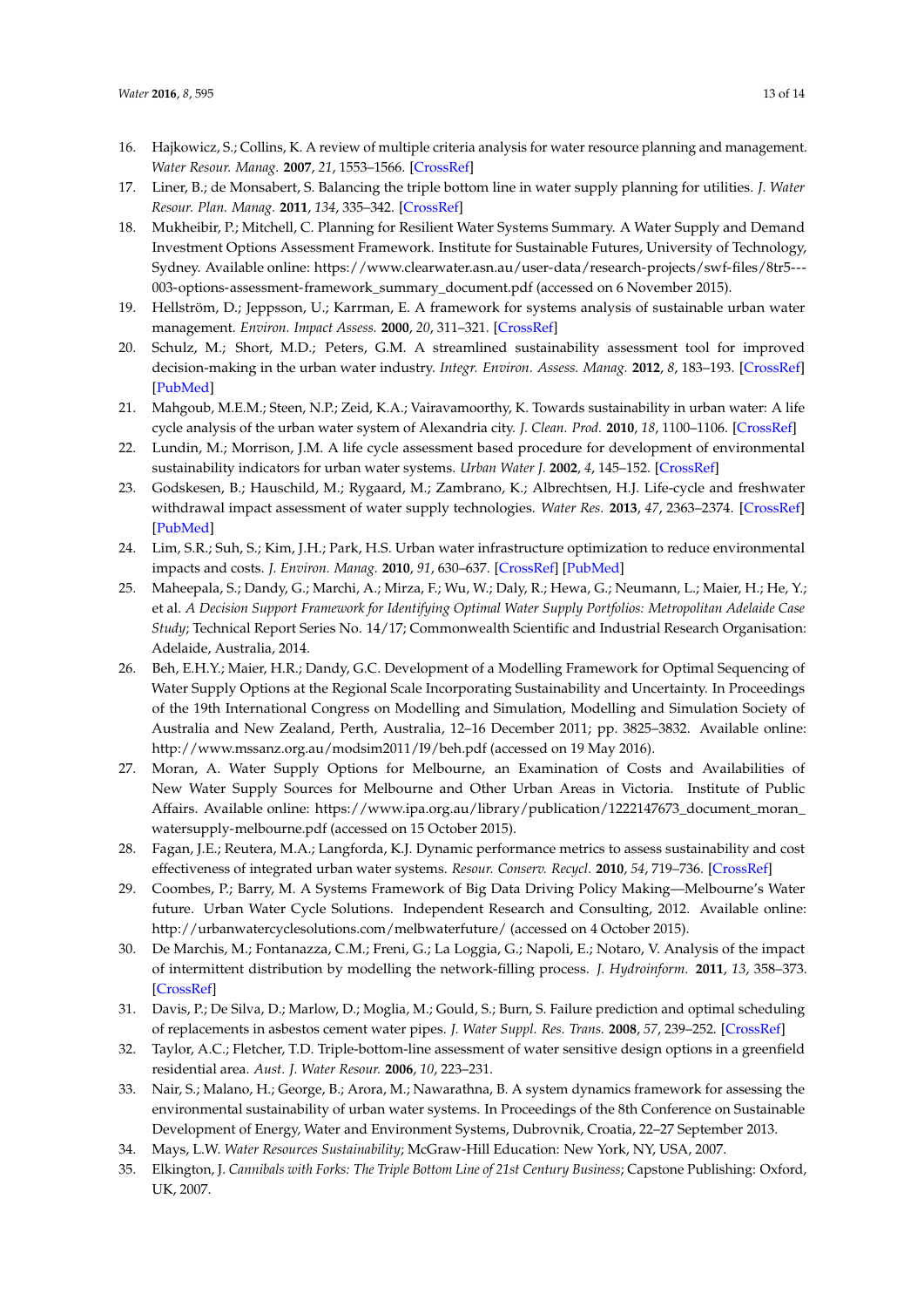- <span id="page-13-11"></span><span id="page-13-10"></span><span id="page-13-9"></span><span id="page-13-8"></span><span id="page-13-0"></span>36. Ekins, P.; Dresner, S.; Hahlstrom, K. The four-capital method of sustainable development evaluation. *Eur. Environ.* **2008**, *18*, 63–80. [\[CrossRef\]](http://dx.doi.org/10.1002/eet.471)
- <span id="page-13-1"></span>37. Pryor, T. Six Capitals, or Can Accountants Save the Planet? *J. Corp. Account. Financ.* **2016**, *27*, 87–90. [\[CrossRef\]](http://dx.doi.org/10.1002/jcaf.22147)
- <span id="page-13-2"></span>38. Makropoulos, C.K.; Natsis, K.; Liu, S.; Mittas, K.; Butler, D. Decision support for sustainable option selection in integrated urban water management. *Environ. Model. Softw.* **2008**, *23*, 1448–1460. [\[CrossRef\]](http://dx.doi.org/10.1016/j.envsoft.2008.04.010)
- <span id="page-13-3"></span>39. Baldwin, C.; Uhlmann, V. Accountability in planning for sustainable water supplies in South East Queensland. *Aust. Plan.* **2010**, *47*, 191–202. [\[CrossRef\]](http://dx.doi.org/10.1080/07293682.2010.508205)
- <span id="page-13-4"></span>40. Clearwater. Resource Library. Case-Studies. 2015. Available online: [http://www.clearwater.asn.au/](http://www.clearwater.asn.au/resource-library/case-studies/) [resource-library/case-studies/](http://www.clearwater.asn.au/resource-library/case-studies/) (accessed on 4 November 2015).
- <span id="page-13-5"></span>41. Melbourne Water GHD. *Melbourne Augmentation Program, Seawater Desalination-Feasibility Study*; Melbourne Water GHD: Melbourne, Australia, 2007.
- <span id="page-13-6"></span>42. Paton, F.L.; Dandy, G.C.; Maier, H.R. Integrated framework for assessing urban water supply security of systems with non-traditional sources under climate change. *Environ. Model. Softw.* **2014**, *60*, 302–319. [\[CrossRef\]](http://dx.doi.org/10.1016/j.envsoft.2014.06.018)
- <span id="page-13-7"></span>43. Xi, X.; Poh, K.L. Using system dynamics for sustainable water resources management in Singapore. In Proceedings of the Conference on Systems Engineering Research (CSER'13), Atlanta, GA, USA, 19–22 March 2013; Paredis, C.J.J., Bishop, C., Bodner, D., Eds.; Georgia Institute of Technology: Atlanta, GA, USA, 2013; Volume 16, pp. 157–166.
- <span id="page-13-12"></span>44. Low, K.G.; Grant, S.B.; Hamilton, A.J.; Gan, K.; Saphores, J.D.; Arora, M.; Feldman, D.L. Fighting Drought with Innovation: Melbourne's Response to the Millennium Drought in Southeast Australia, Wiley Interdisciplinary Reviews. *Water* **2014**, *2*, 315–328.
- <span id="page-13-13"></span>45. Coombes, P.; Want, S.; Colegate, M.; McBride, J. Living Melbourne, Living Victoria, Greater Melbourne Systems Model—Modelling in Support of Living Victoria Ministerial Advisory Panel. Urban Water Cycle Solutions, Independent Research and Consulting, 2012. Available online: [http://urbanwatercyclesolutions.com/living-melbourne-living-victoria-greater-melbourne-systems](http://urbanwatercyclesolutions.com/living-melbourne-living-victoria-greater-melbourne-systems-model-modelling-support-living-victoria-ministerial-advisory-panel/)[model-modelling-support-living-victoria-ministerial-advisory-panel/](http://urbanwatercyclesolutions.com/living-melbourne-living-victoria-greater-melbourne-systems-model-modelling-support-living-victoria-ministerial-advisory-panel/) (accessed on 4 October 2015).



© 2016 by the authors; licensee MDPI, Basel, Switzerland. This article is an open access article distributed under the terms and conditions of the Creative Commons Attribution (CC-BY) license [\(http://creativecommons.org/licenses/by/4.0/\)](http://creativecommons.org/licenses/by/4.0/.).